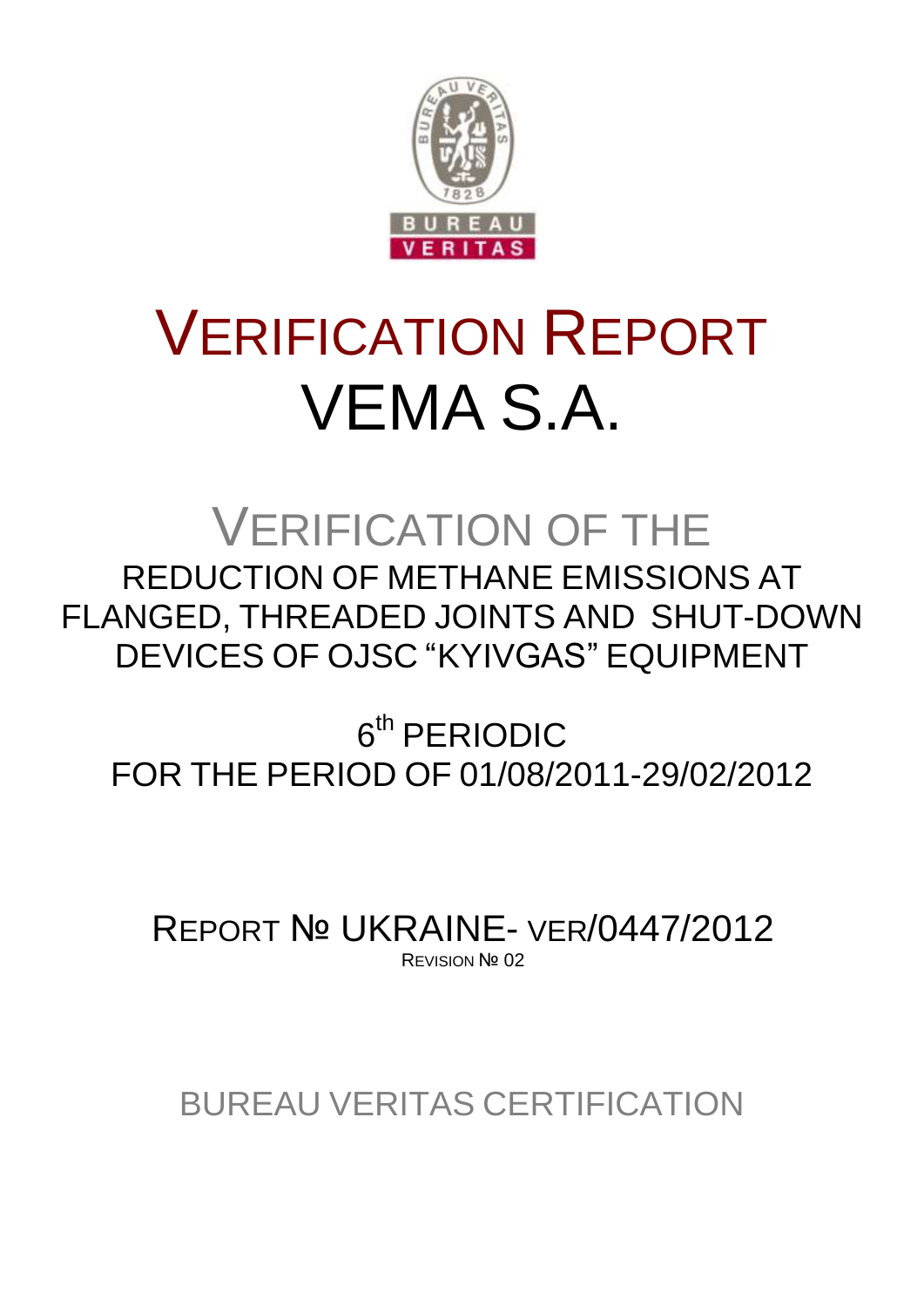VERITAS







 $\overline{2}$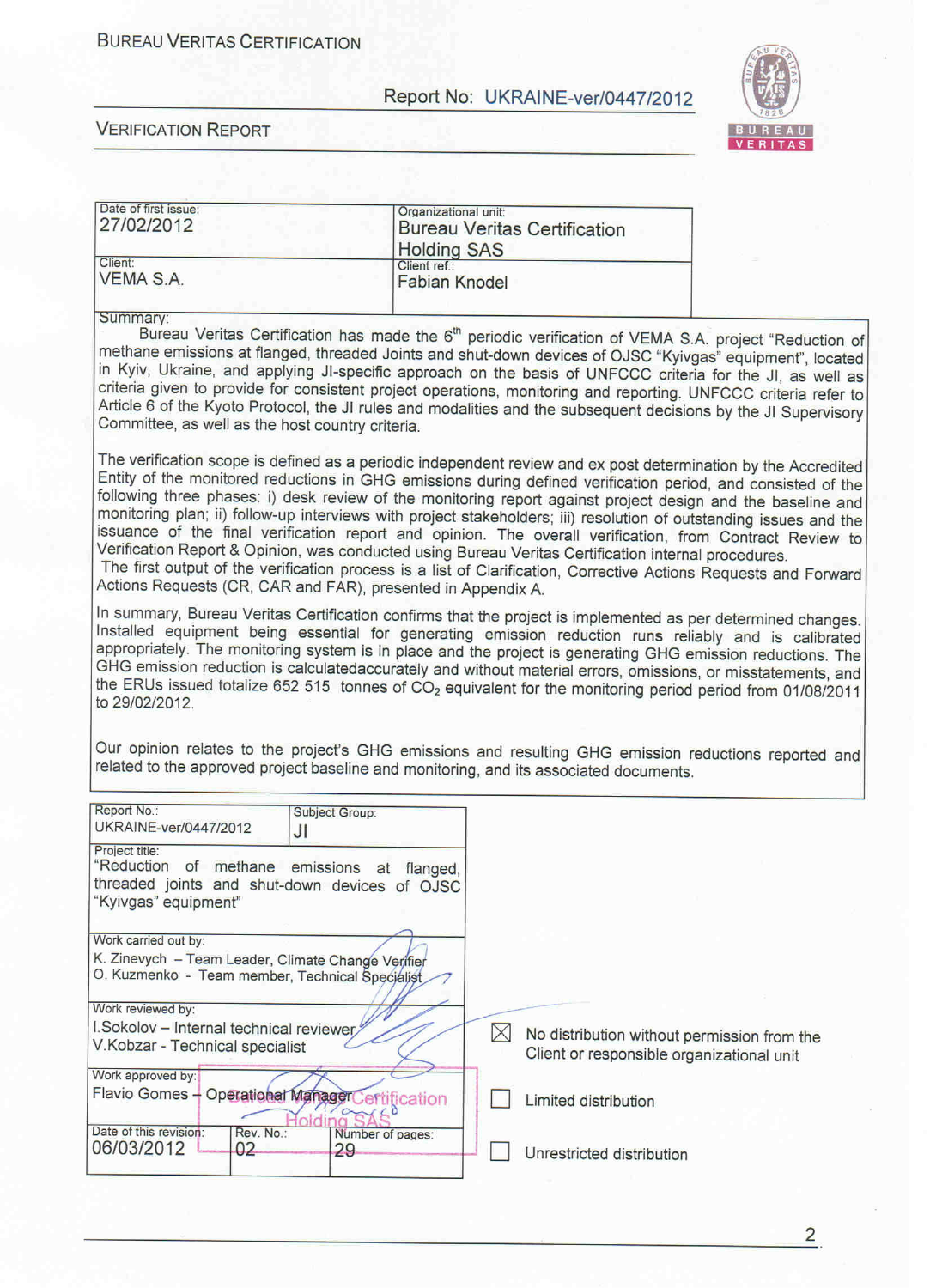



# *Table of Contents Page*

| $\overline{1}$<br>1.1<br>1.2<br>1.3 | Objective<br>Scope<br><b>Verification Team</b>                               | $\overline{4}$<br>$\overline{4}$<br>5 |
|-------------------------------------|------------------------------------------------------------------------------|---------------------------------------|
| $\overline{2}$                      |                                                                              |                                       |
| 2.1                                 | <b>Review of Documents</b>                                                   | 5                                     |
| 2.2                                 | Follow-up Interviews                                                         | 6                                     |
| 2.3                                 | Resolution of Clarification, Corrective and Forward Action<br>Requests       | 6                                     |
| 3                                   |                                                                              |                                       |
| 3.1                                 | Remaining issues and FARs from previous verifications                        | $\overline{7}$                        |
| 3.2                                 | Project approval by Parties involved (90-91)                                 | 8                                     |
| 3.3                                 | Project implementation (92-93)                                               | 8                                     |
| 3.4                                 | Compliance of the monitoring plan with the monitoring<br>methodology (94-98) | 10                                    |
| 3.5                                 | Revision of monitoring plan (99-100)                                         | 11                                    |
| 3.6                                 | Data management (101)                                                        | 11                                    |
| 3.7                                 | Verification regarding programmes of activities (102-110)                    | 14                                    |
| 4                                   |                                                                              |                                       |
| 5                                   |                                                                              |                                       |
|                                     | APPENDIX A: COMPANY PROJECT VERIFICATION PROTOCOL  19                        |                                       |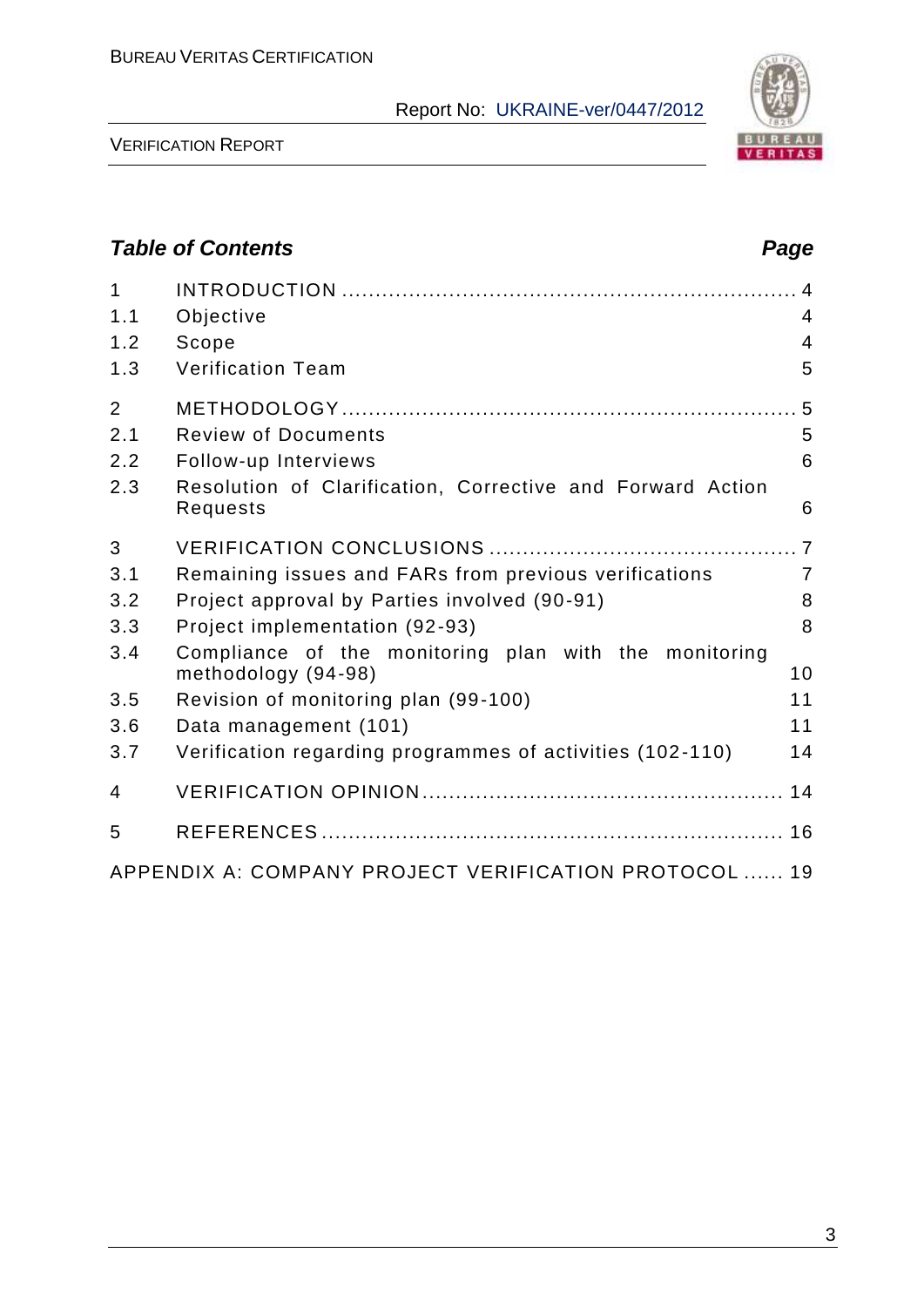

VERIFICATION REPORT

# **1 INTRODUCTION**

VEMA S.A. has commissioned Bureau Veritas Certification to verify the emissions reductions of its JI project "Reduction of methane emissions at flanged, threaded joints and shut-down devices of OJSC "Kyivgas" equipment", (hereafter called "the project") in Kyiv city, Ukraine.

This report summarizes the findings of the verification of the project, performed on the basis of UNFCCC criteria, as well as criteria given to provide for consistent project operations, monitoring and reporting.

The verification covers the period from August 1, 2011 to February 29, 2012.

# **1.1 Objective**

Verification is the periodic independent review and ex post determination by the Accredited Independent Entity (AIE) of the monitored reductions in GHG emissions during defined verification period.

The objective of verification can be divided in Initial Verification and Periodic Verification.

UNFCCC criteria refer to Article 6 of the Kyoto Protocol, the JI rules and modalities and the subsequent decisions by the JI Supervisory Committee, as well as the host country criteria.

# **1.2 Scope**

The verification scope is defined as an independent and objective review of the project design document, the project's baseline study, monitoring plan and monitoring report and other relevant documents. The information in these documents is reviewed against Kyoto Protocol requirements, UNFCCC rules and associated interpretations.

The verification is not meant to provide any consulting towards the Client. However, stated requests for clarifications, corrective and/or forward actions may provide input for improvement of the project monitoring towards reductions in the GHG emissions.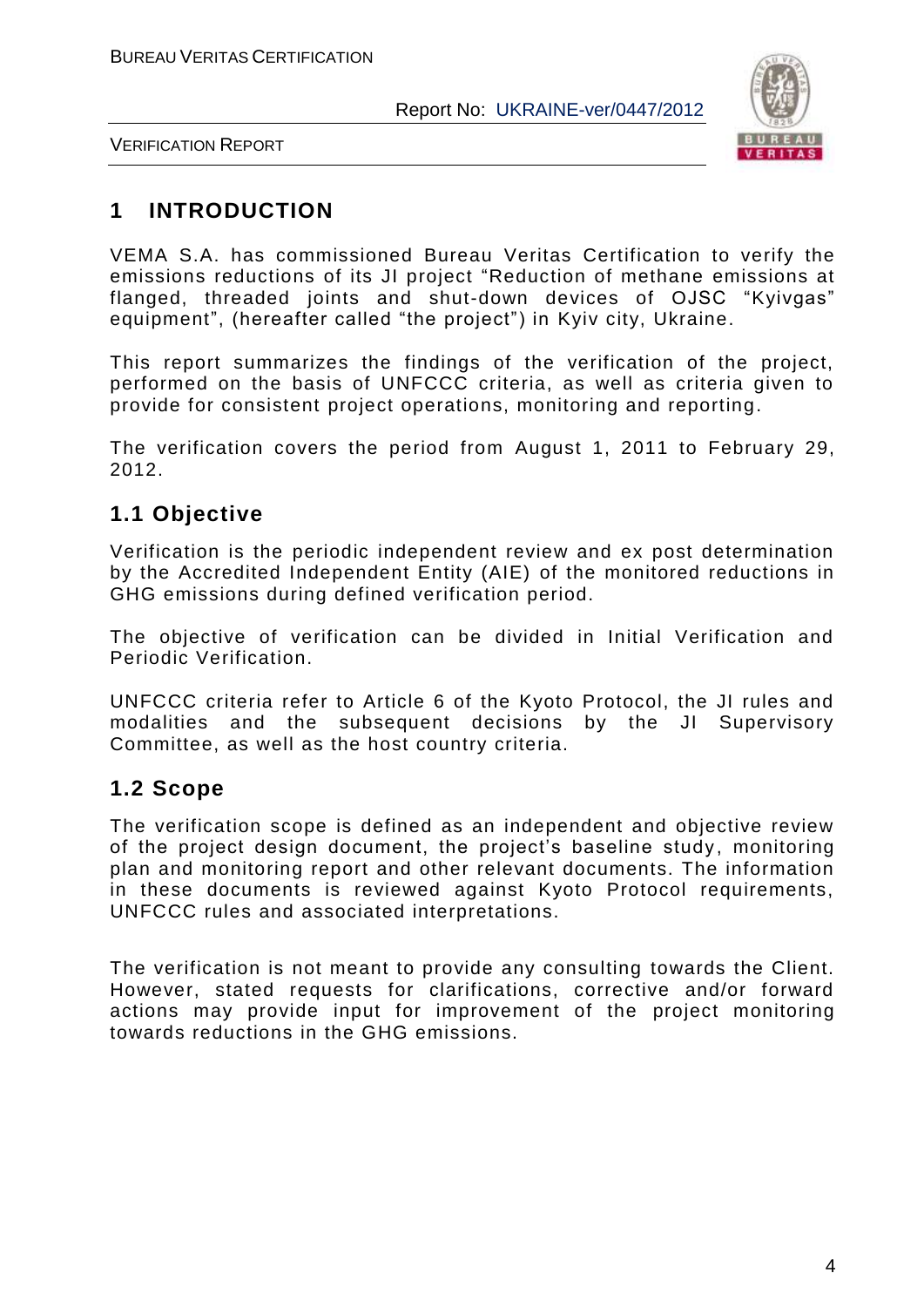

VERIFICATION REPORT

# **1.3 Verification Team**

The verification team consists of the following personnel:

K. Zinevych Bureau Veritas Certification, Team Leader, Climate Change Verifier

O. Kuzmenko Bureau Veritas Certification , Team member, Technical Specialist

This verification report was reviewed by:

I. Sokolov

Bureau Veritas Certification, Internal Technical Reviewer

V. Kobzar Bureau Veritas Certification,Technical Specialist

# **2 METHODOLOGY**

The overall verification, from Contract Review to Verification Report & Opinion, was conducted using Bureau Veritas Certification internal procedures.

In order to ensure transparency, a verification protocol was customized for the project, according to the version 01 of the Joint Implementation Determination and Verification Manual, issued by the Joint Implementation Supervisory Committee at its 19<sup>th</sup> meeting on 04/12/2009. The protocol shows, in a transparent manner, criteria (requirements), means of verification and the results from verifying the identified criteria. The verification protocol serves the following purposes:

- It organizes, details and clarifies the requirements a JI project is expected to meet;
- It ensures a transparent verification process where the verifier will document how a particular requirement has been verified and the result of the verification.

The completed verification protocol is enclosed in Appendix A to this report.

# **2.1 Review of Documents**

The Monitoring Report (MR) submitted by VEMA S.A. and additional background documents related to the project design and baseline, i.e. country Law, Project Design Document (PDD), Approved CDM methodology, Determination Report of the project issued by Bureau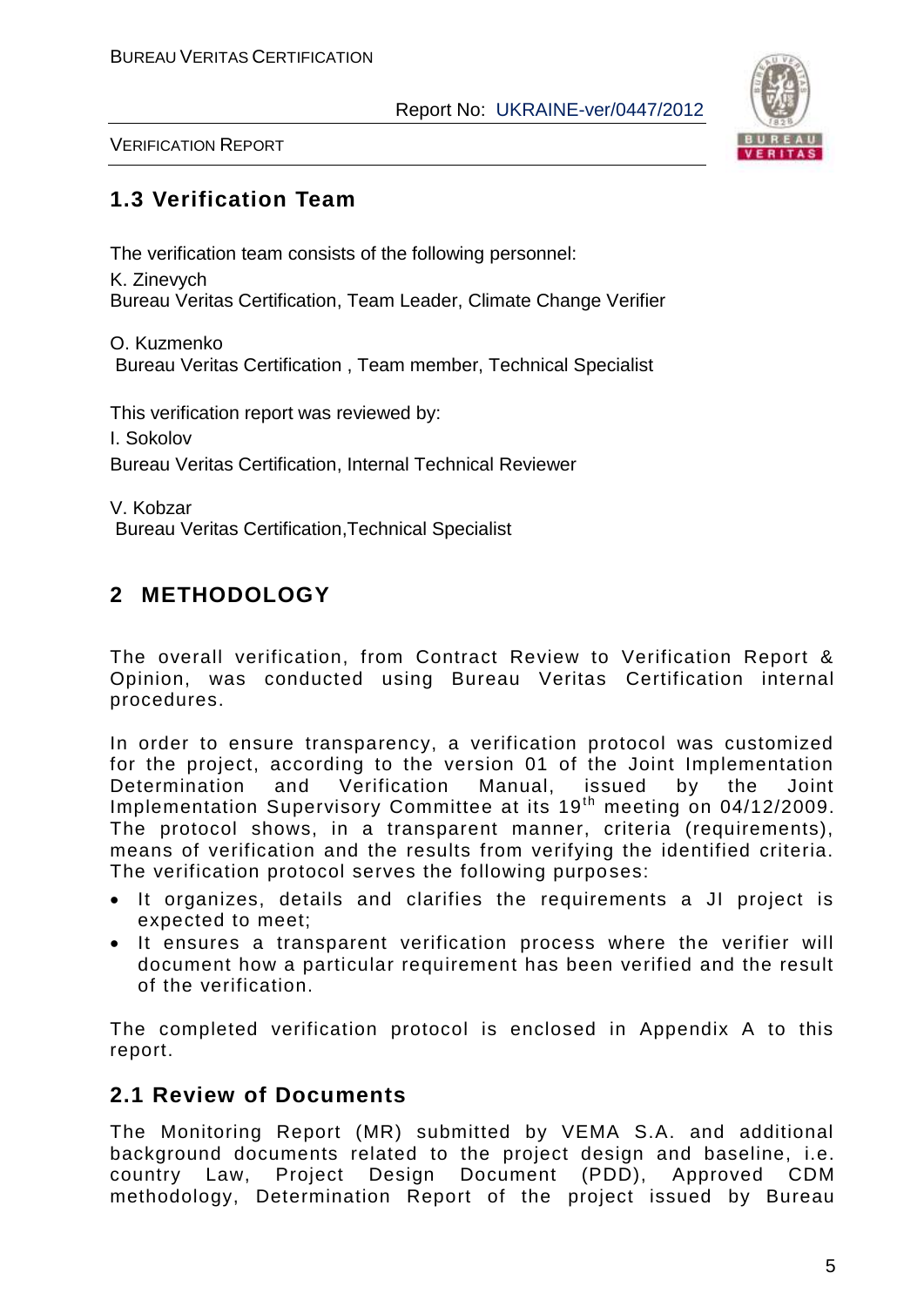

VERIFICATION REPORT

Veritas Certification Holding SAS No. UKRAINE/0125/2010 as of 08/07/2010, Guidance on criteria for baseline setting and monitoring, Host party criteria, the Kyoto Protocol, Clarifications on Verification Requirements to be Checked by an Accredited Independent Entity were reviewed.

The verification findings presented in this report relate to the Monitoring Report for the period from 01/08/2011 to 29/02/2012, version 01 as of February 24, 2012, and version 02 as of March 5, 2012, and the project as described in the determined PDD.

# **2.2 Follow-up Interviews**

On 02/03/2012 Bureau Veritas Certification verification team performed on-site interviews with project stakeholders to confirm selected information and to resolve issues identified in the document review. Representatives of PJSC "Kyivgas" and VEMA S.A. were interviewed (see References). The main topics of the interviews are summarized in Table 1.

| LANIG L<br><b>ILITEL AIGAN INDINS</b> |                                               |
|---------------------------------------|-----------------------------------------------|
| <b>Interviewed</b><br>organization    | <b>Interview topics</b>                       |
| PJSC "Kyivgas"                        | $\triangleright$ Organizational structure     |
|                                       | Responsibilities and authorities              |
|                                       | $\triangleright$ Personnel training           |
|                                       | Quality control procedures and technology     |
|                                       | Equipment use (records)                       |
|                                       | Metering equipment control                    |
|                                       | Metering record keeping system, database<br>➤ |
| Consultant:                           | Baseline methodology<br>➤                     |
| VEMA S.A.                             | Monitoring plan                               |
|                                       | Monitoring report                             |
|                                       | Deviations from the PDD                       |

#### **Table 1 Interview topics**

# **2.3 Resolution of Clarification, Corrective and Forward Action Requests**

The objective of this phase of the verification is to raise the requests for corrective actions and clarification, and any other outstanding issues that needed to be clarified for Bureau Veritas Certification positive conclusion on the GHG emission reduction calculation.

If the Verification Team, in assessing the monitoring report and supporting documents, identifies issues that need to be corrected,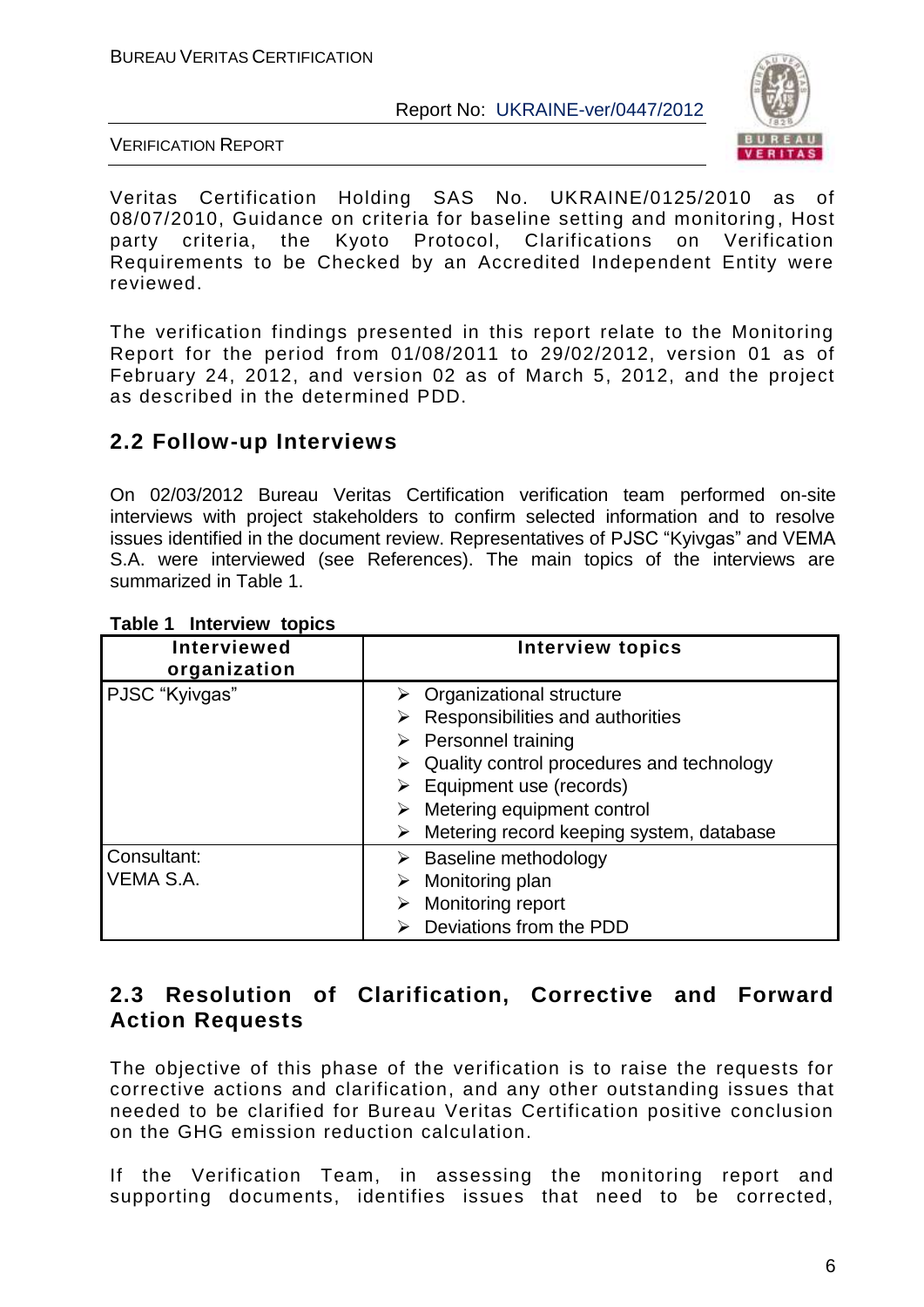

VERIFICATION REPORT

clarified or improved with regard to the monitoring requirements, it should raise these issues and inform the project participants of these issues in the form of:

(а) Corrective action request (CAR), requesting the project participants to correct a mistake that is not in accordance with the monitoring plan;

(b) Clarification request (CL), requesting the project participants to provide additional information for the Verification Team to assess compliance with the monitoring plan;

(c) Forward action request (FAR), informing the project participants of an issue, relating to the monitoring that needs to be reviewed during the next verification period.

The Verification Team will make an objective assessment as to whether the actions taken by the project participants, if any, satisfactorily resolve the issues raised, if any, and should conclude its findings of the verification.

To guarantee the transparency of the verification process, the concerns raised are documented in more detail in the verification protocol in Appendix A.

# **3 VERIFICATION CONCLUSIONS**

In the following sections, the conclusions of the verification are stated.

The findings from the desk review of the original monitoring documents and the findings from interviews during the follow up visit are described in the Verification Protocol in Appendix A.

The Clarification, Corrective and Forward Action Requests are stated, where applicable, in the following sections and are further documented in the Verification Protocol in Appendix A. The verification of the Project resulted in 9 Corrective Action Requests, and 1 Clarification Request.

The number between brackets at the end of each section corresponds to the DVM paragraph.

## **3.1 Remaining issues and FARs from previous verifications**

There are no CLs or FARs remaining from previous verifications.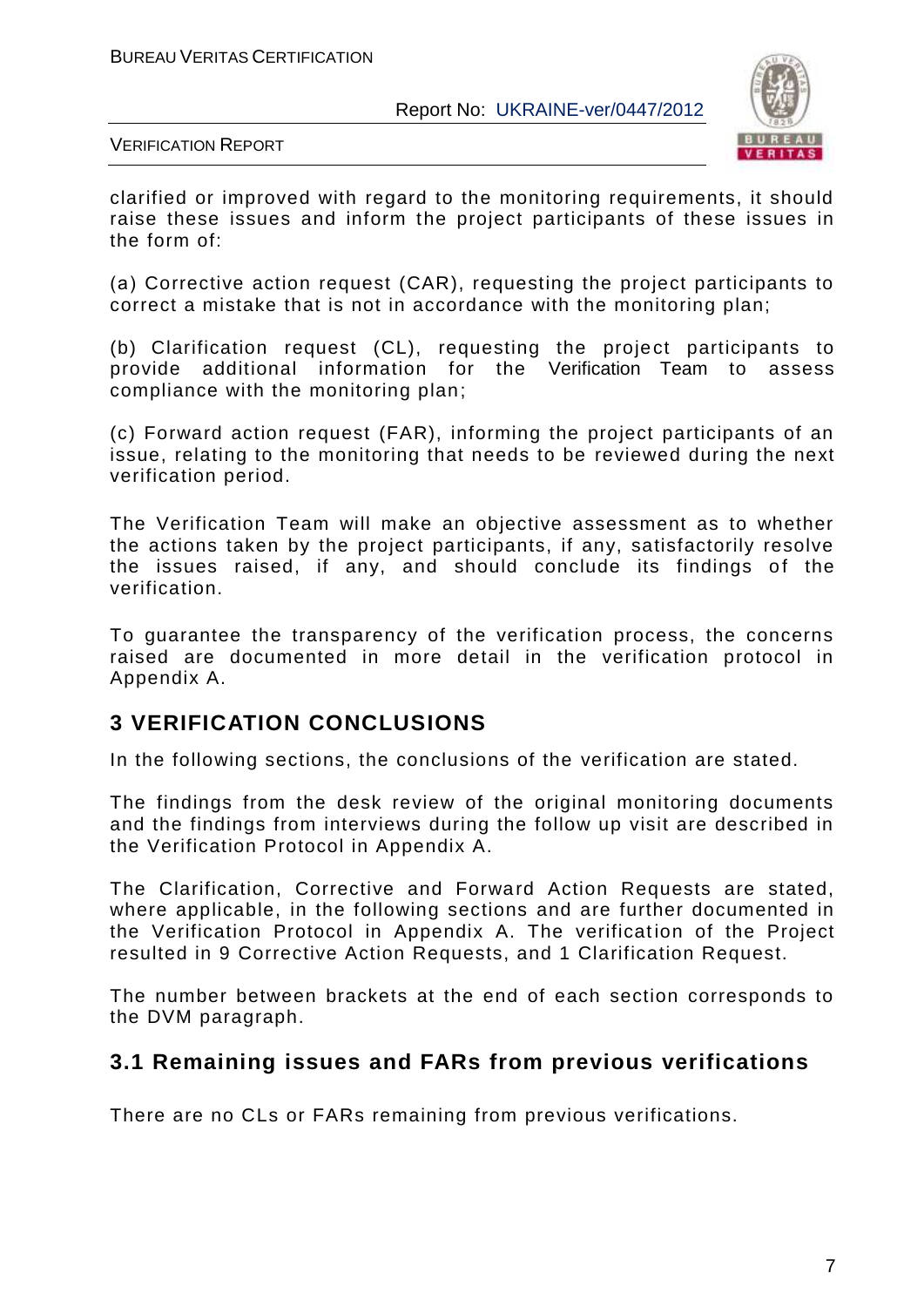

VERIFICATION REPORT

# **3.2 Project approval by Parties involved (90-91)**

The project obtained approval by the Host party (Ukraine) on 28/07/2010 (Letter of Approval #1121/23/7 issued by the National Environmental Investment Agency of Ukraine as of 28/07/2010) and written project approval by the party – buyer of emission reductions units (Switzerland) (Letter of Approval # J294-0463 issued by the Federal Office for the Environment (FOEN) of Switzerland dated 23/07/2010). The abovementioned written approvals are unconditional.

The identified areas of concern as to the project implementation, project participants responses and Bureau Veritas Certification's conclusions are provided in Appendix A to this report (refer to CAR 01).

# **3.3 Project implementation (92-93)**

PJSC "Kyivgas" is the company providing natural gas transportation and supply to industrial and domestic consumers as well as to population in the city of Kyiv.

The structure of current gas transport rates regulated by the government does not consider depreciation and investment needs of gas distribution enterprises, which does not ensure receipt of funds for performance of necessary repairs and modernization of gas networks, purchase of appropriate engineering equipment and components, and also results in an increase of natural gas leakage at PJSC "Kyivgas" facilities.

Application of JI project mechanisms provided by the Kyoto Protocol was planned before the beginning of implementation of this project.

Project activities include reduction of methane leakage which is the result of faulty sealing of ground and underground fittings implemented at switch mechanisms (bolts, cocks, valves), flange and threaded joints of PJSC "Kyivgas" gas pipelines in a quantity of 60 613 pieces. Types and quantity of fittings are given in PDD version 03 and Table 2 of this report:

| No.            | Type of device (type of joint)                               | <b>Quantity of</b><br>devices,<br>pcs. |
|----------------|--------------------------------------------------------------|----------------------------------------|
|                | Shut-down devices in gas wells- block valves (flanged joint) | 6 4 4 7                                |
| $\overline{2}$ | Ground shut-down devices - block valves (flanged joint)      | 10 451                                 |
| $\overline{3}$ | Electrical insulating flanges (flanged joint)                | 22 120                                 |

### **Table 2 Number of pieces of fittings involved in the Project by types**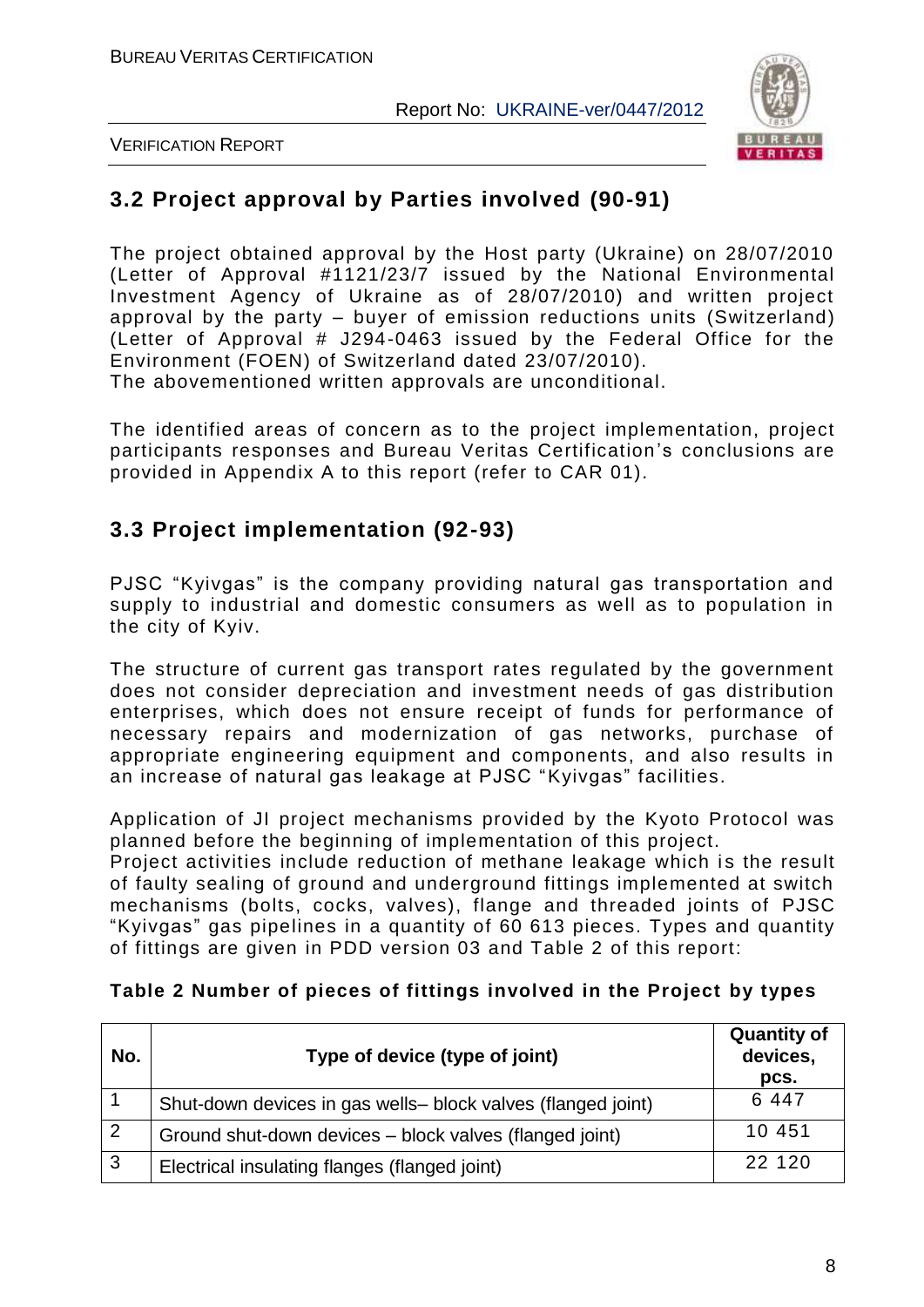

VERIFICATION REPORT

|       | Underground shut-down devices of well-less plant - block valves<br>(flanged joint) | 3 7 3 9 |
|-------|------------------------------------------------------------------------------------|---------|
| - 5   | Ground shut-down devices - cocks (threaded joint)                                  | 17856   |
| Total |                                                                                    | 60 613  |

Within the scope of the project modern compacting materials are used for repair of equipment, for the purpose of methane leaks elimination, replacing service and repair practice based on rubberized asbestos fabric and rubber gaskets, and compacting padding made of cotton fibre with fat soakage and asbestos graphite filler. This practice does not provide a long-term effect, which leads to additional methane leaks. In addition to reduction of methane leaks, the project activity will lead to a reduction of technical leaks of natural gas (and thus, to a decrease of financial costs), and will contribute to an improvement of environmental situation, to reduction of the risk of accidents, especially for in -house gas pressure regulators and overground gas pipelines.

The project activity includes:

- Implementation of purposeful examination and technical maintenance (PETM) of all switch mechanisms (bolts, cocks, valves), flange and threaded joints – a modern and most economically effective practice, which enables not only to detect leaking areas, but also to determine leakage volumes (i.e., potential volume of gas leakage reduction). This key information is required for substantiation of efficiency of repair works and priority choice of its objects, which is important under short financing for elimination of all leakage. This activity will include purchase and calibration of modern measuring equipment, appropriate training of employees, development of a monitoring map for each switch mechanism, flange and threaded joint of gas distribution network, with the list of all equipment components to be regularly examined, creation of a leakage data collection and storage system, and implementation of an internal audit and quality system for elimination and accounting of methane leaks.
- Detection and measurement of leakage: a leakage monitoring system at all switch mechanisms (bolts, cocks, valves), flange and threaded joints, including eliminated leakage (repaired components of equipment). Monitoring will be done on a regular basis (once per four days or once per week – depending on the type of equipment) by specially trained staff. Each component will be checked according to the monitoring map, and leakage detected will be duly marked with individual numbers; gas leakage volumes will be measured and registered in the database.
- Elimination of all leakage detected: repairs of leaking equipment under this project will vary from replacement of gaskets and wedge valves, use of new compactors or sealing materials, to capital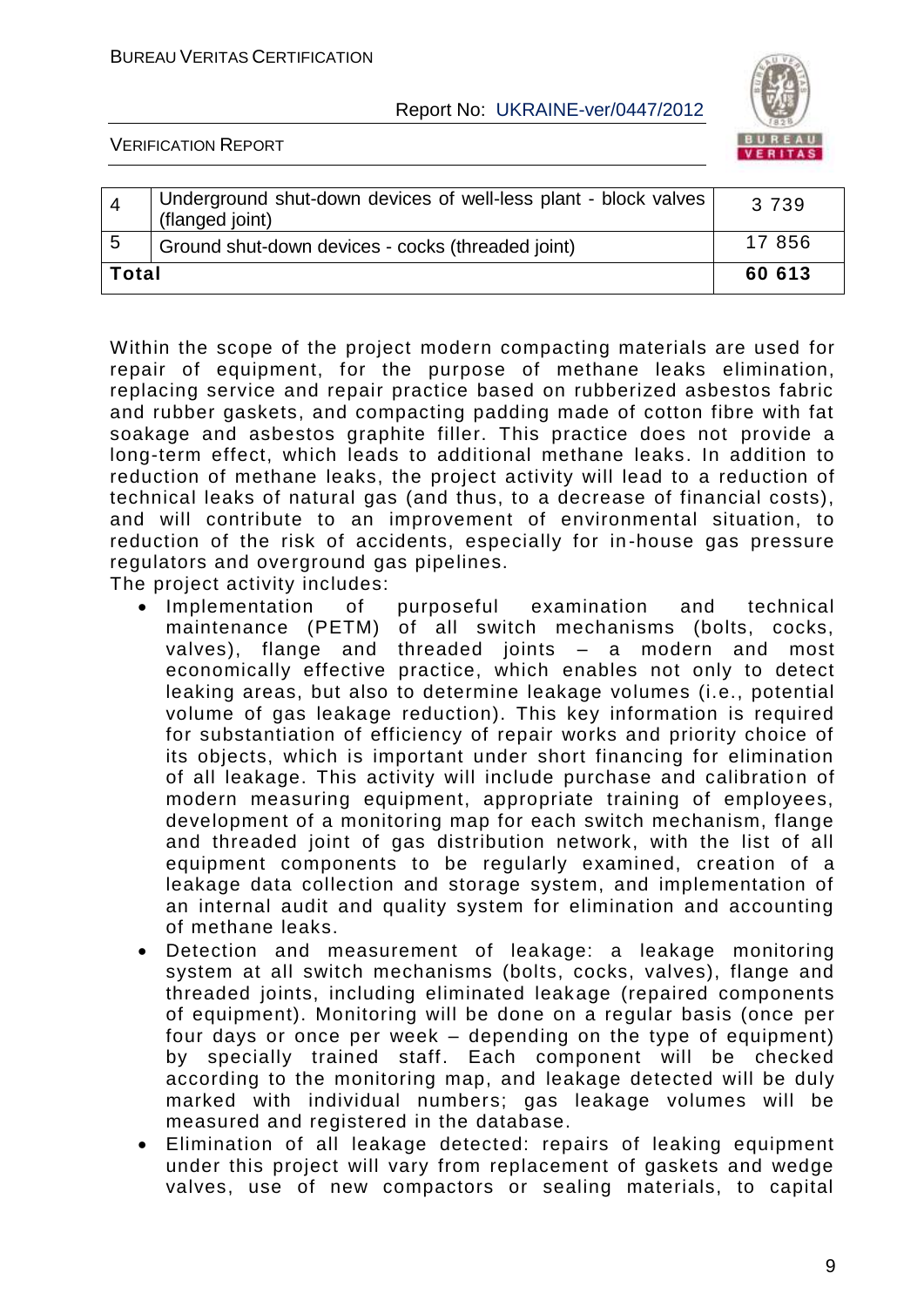

VERIFICATION REPORT

repairs and replacement of the equipment. Repaired equipment components will be regularly checked as part of a standard monitoring program (see above) to make sure they have not become the source of leakage again.

During 2005 – 2009 each of 60 613 switch mechanisms (bolts, cocks, valves), flange and threaded joints of gas pipelines of PJSC "Kyivgas" were modernized or repaired.

The task of the current monitoring period (August 1, 2011 – February 29, 2012) is further accomplishment of purposeful examination and technical maintenance (PETM) of all switch mechanisms (bolts, cocks, valves), flange and threaded joints. Equipment components repaired in 2005-2009 are regularly checked during the current monitoring period as part of the standard monitoring program to make sure they have not be come the source of leakage again.

Regular maintenance of equipment components according to the Monitoring Plan, provided in PDD version 03, is conducted once a year, technical maintenance - once per six months.

The measured volumes of methane leakage from repaired PJSC "Kiyivgas" pipelines equipment do not exceed the volumes of leakage, which were measured after the first repair of the equipment.

The project was in operation throughout the monitoring period - from 01/08/2011 to 29/02/2012.

## **3.4 Compliance of the monitoring plan with the monitoring methodology (94-98)**

The monitoring occurred in accordance with the monitoring plan included in the PDD regarding which the determination has been deemed final and is so listed on the UNFCCC JI website.

To calculate the emission reductions such key factors as speed of leakage for each leakage found, gas temperature and pressure, volume of a container, concentration of methane in a sample, time in which the methane concentration of in the container reaches a certain level, experience in implementing measures envisaged by the project, the current practice that exists in Ukraine in this area, financial costs and the availability of expertise, legislation affecting the baseline emissions and the activity level of the project and the emissions as well as risks associated with the project were taken into account, as appropriate. Data sources used for calculating emission reductions, such as calibrated measuring equipment – EX-TEC® SR5 gas analyzer, SOS pr-2b-2 stopwatch, mercury-in-glass thermometer of TL-4 type, D-59N-100-1/0 6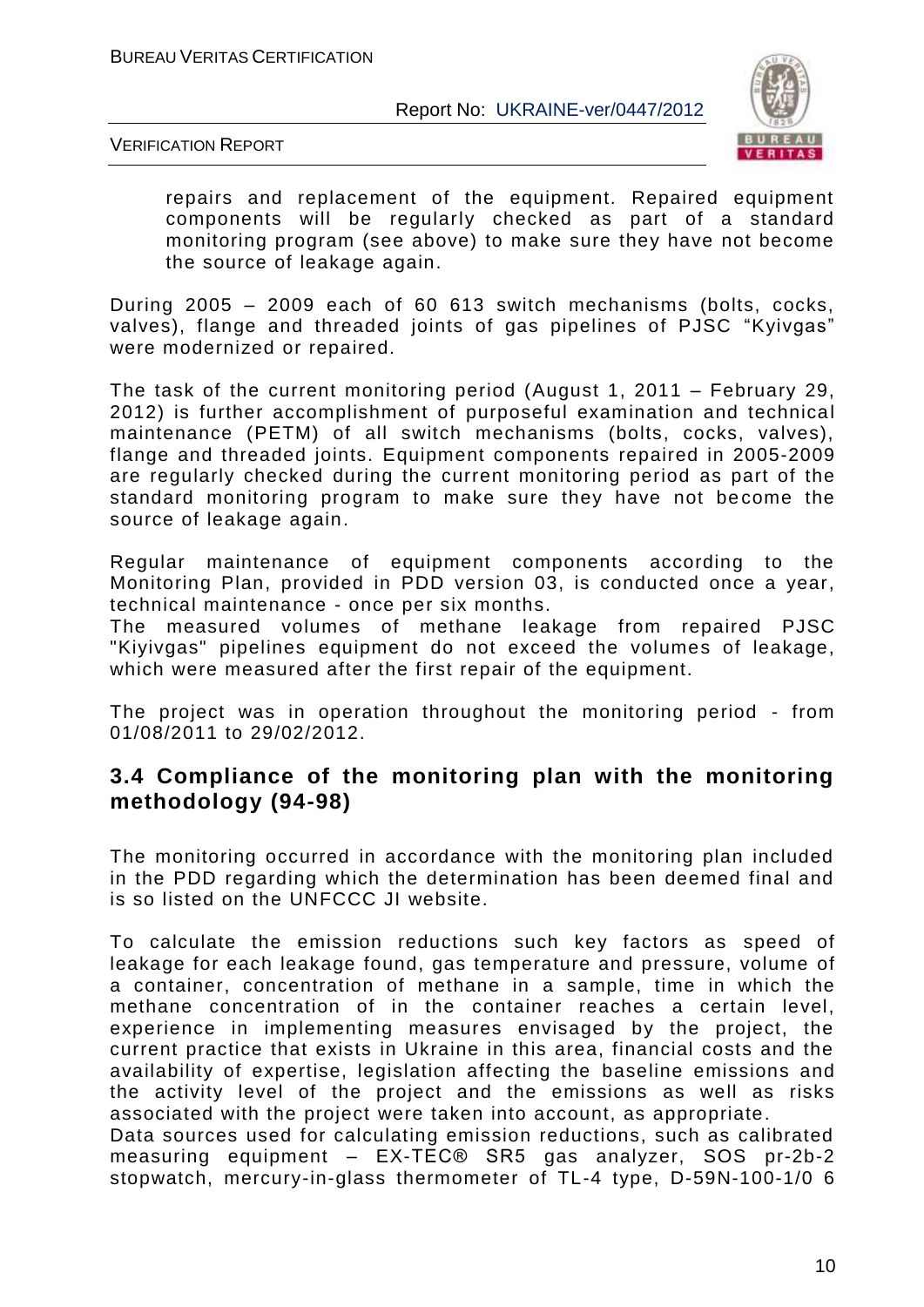

VERIFICATION REPORT

kPa pressure gauge, information from equipment manufacturers and IPCC are clearly identified, reliable and transparent.

Emission factors, including default emission factors, are selected by carefully balancing accuracy and reasonableness, and appropriately justified of the choice.

The calculation of emission reductions is based on conservative assumptions and the most plausible scenarios in a transparent manner. Monitoring periods per component of the project are clearly specified in the monitoring report and do not overlap with those for which verifications were already deemed final in the past.

Identified problem areas as to the compliance of monitoring plan with monitoring methodology, project participants responses and Bureau Veritas Certification's conclusions are provided in Appendix A to this report (see CAR 02, CAR 03, CAR 04).

## **3.5 Revision of monitoring plan (99-100)**

Not applicable.

## **3.6 Data management (101)**

The data and their sources, provided in the monitoring report, are clearly identified, reliable and transparent.

The implementation of data collection procedures is in accordance with the PDD monitoring plan, including the quality control and quality assurance procedures.

The function of the monitoring equipment, including its calibration status, is in order.

According to current legislation "On metrology and metrological activity", all measuring equipment in Ukraine must meet the specified requirements of relevant standards and is subject to a periodic verification. Calibration of measuring devices is conducted in accordance with national standards.

The evidence and records used for the monitoring are maintained in a traceable manner.

The data collection and management system for the project is in accordance with the PDD and the monitoring plan and consists of three parts:

1) Measurements of methane leakage value before the rehabilitation (pressurization) of the facility;

2) Measurements of methane leakage value after the rehabilitation (pressurization) of the facility;

3) Archiving and processing of obtained results.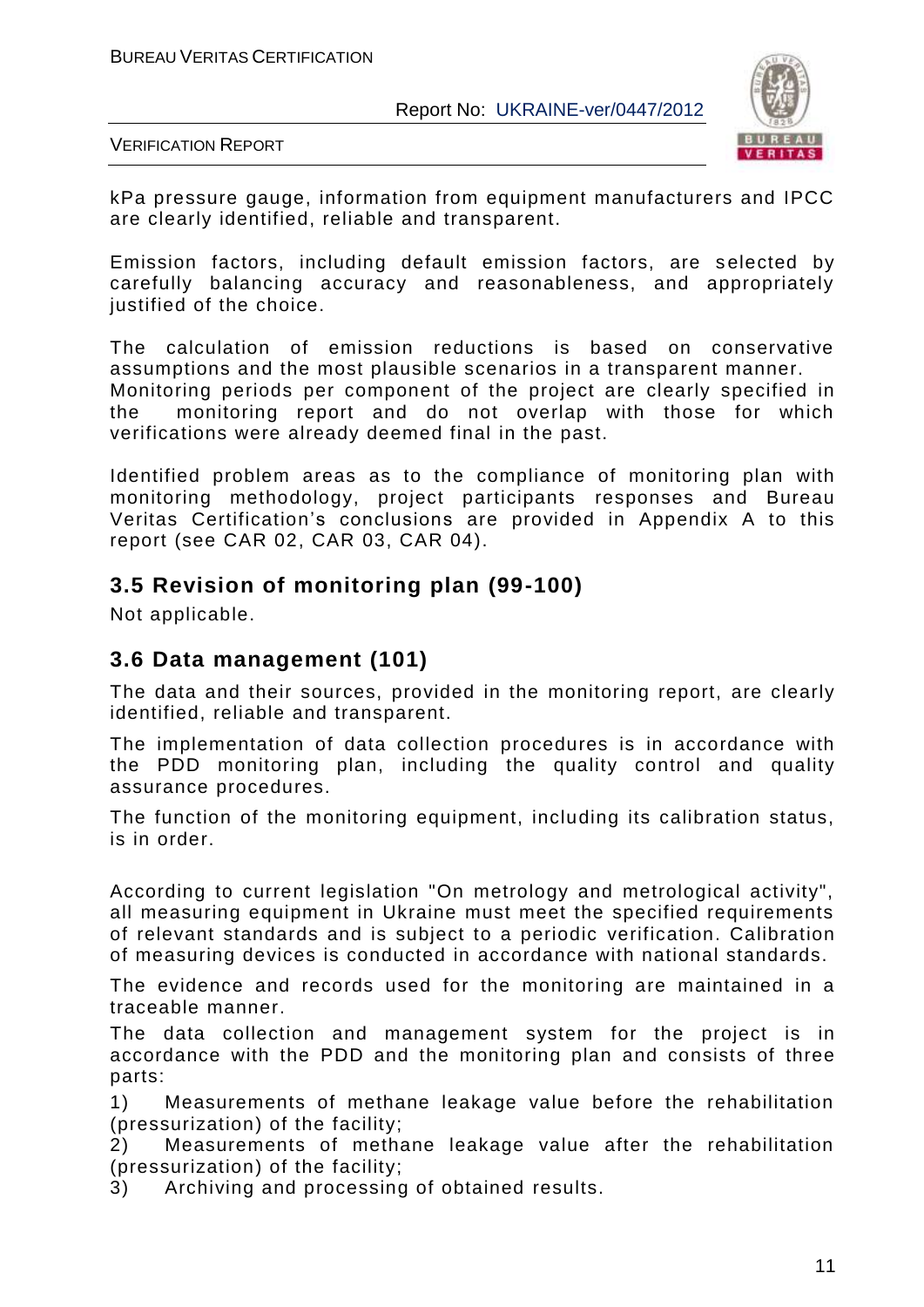

VERIFICATION REPORT

To measure leakage volume of natural gas it was decided to use the method based on the Calibrated Bag Technology described in the approved baseline methodology AM0023 "Leak reduction from natural gas pipeline compressor or gate stations". One of the problems incurred by using this method is complicated accounting of the volume of the fittings where measurements are done, and the initial air volume when determining the volume of gas coming in the bag.

To solve these problems a special installation was made on the basis of plastic container of known volume (0.87  $\textsf{m}^{3}$ ), package, plastic hose and pressure gauge.

In order to ensure successful implementation of the project and the credibility and verifiability of the emission reductions achieved, the project must have a well-organized management system.

According to distribution of duties between the project parties the organization of monitoring measurements of methane leaks in flanged, threaded joints and shut-down devices of the PJSC "Kyivgas" equipment is undertaken by VEMA S.A. For this purpose VEMA S.A. concludes corresponding contracts with other companies on carrying out such monitoring measurements. Thus, direct monitoring measurements are made by the personnel of these companies, but at presence and under control of PJSC "Kyivgas" and VEMA S.A. representatives. When carrying out monitoring measurements the parties of the project co -ordinate the activity through a working team specially created at PJSC "Kyivgas". Data of monitoring measurements of leakage are fixed and transferred to participants of the project in the electronic form for further processing, calculations and storage.

Coordination of work of all departments and services of PJSC "Kyivgas" relating to the project implementation is done by specially created Working Team. The new line-up of the Working Team is approved by the order No.179 dated 04/05/2011 of the Chairman of the Board of PJSC "Kyivgas" Gorovyi S.O. The structure of the Working team is shown in the Figure 1.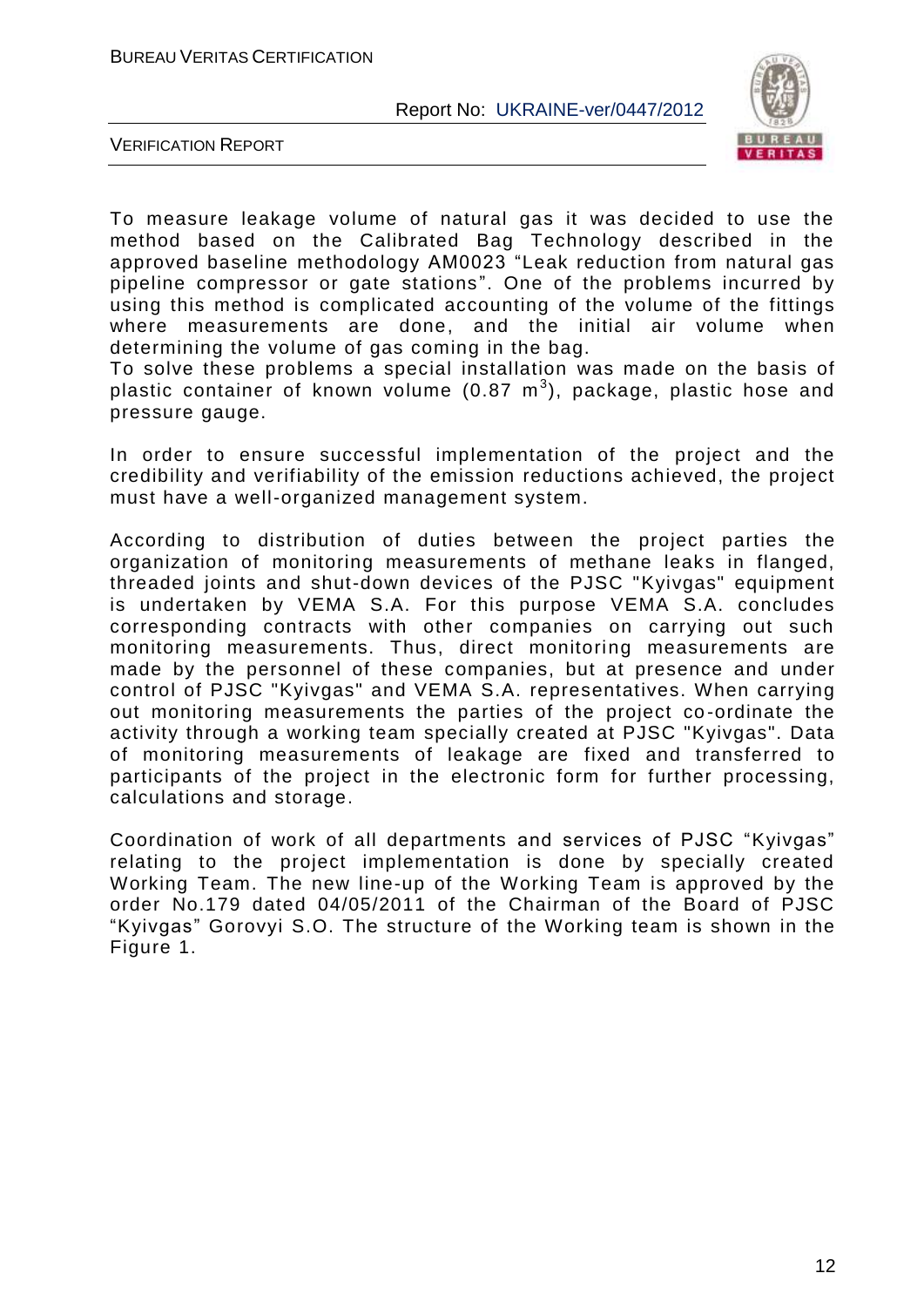

VERIFICATION REPORT



**Figure 1 Structure of the Working Team**

Leader of the Working Team Bernatskiy B.E. is responsible for general project management and coordination of all actions of the parties; he also determines the plan of activities under the Project and the scope of resources required. Yuryev D.O. coordinates the collection of all information under the monitoring plan and all necessary calculations. Dovbysh V.Yu. manages archiving of all information received as a result of measurements and calculations. Technical maintenance of the Project is carried out by Shevchuk Ye.Ye. Legal support of the Project is carried out by Krishtof P.S. and Moshenec D.M. The specially created working team of PJSC "Kiyivgas" provides the control over measurement of all parameters under the monitoring plan.

Regular maintenance (once a year) and technical maintenance (once a half year) of flanged, threaded joints and shut-down devices, according to the distribution of duties between the project parties, are carried out by PJSC "Kyivgas".

All the necessary information on monitoring of GHG emissions is stored in paper and/or electronic form until the end of the crediting period and for two years after the last transaction on emission reduction units.

The Monitoring Report version 02 provides sufficient information about the intended role, responsibilities and authorities for implementing and maintaining monitoring procedures, including data management. Verification Team confirms the effectiveness of existing management system and operating system and considers them suitable for reliable monitoring of the project.

Identified problem areas as to the data management, project participants responses and Bureau Veritas Certification's conclusions are provided in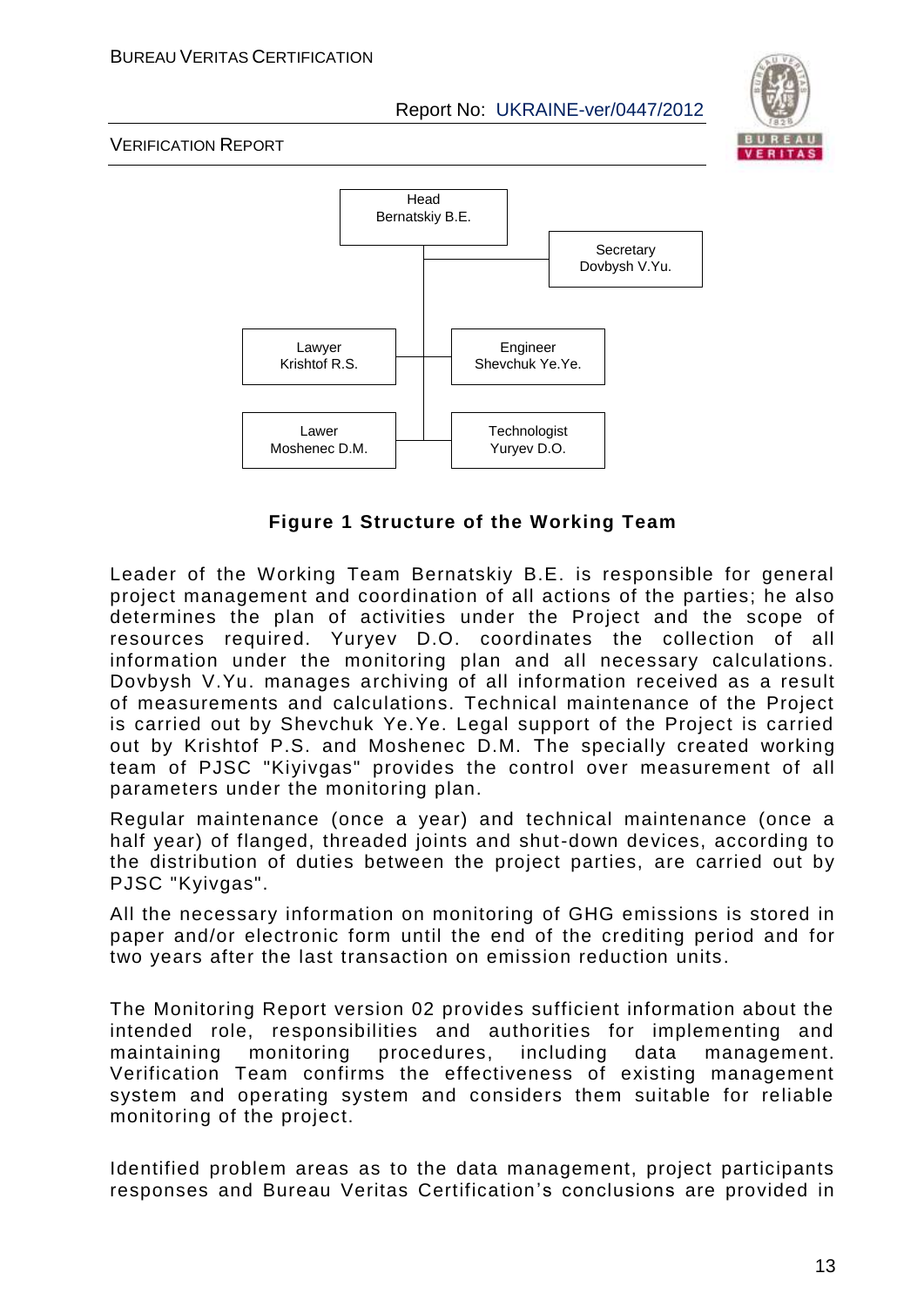

VERIFICATION REPORT

Appendix A to this report (see CAR 05, CAR 06, CAR 07, CAR 08, CAR 09, CL 01).

## **3.7 Verification regarding programmes of activities (102-110)**

Not applicable.

# **4 VERIFICATION OPINION**

Bureau Veritas Certification has performed the 6<sup>th</sup> periodic verification of the project "Reduction of Methane Emissions at Flanged, Threaded Joints and Shut-down Devices of OJSC "Kyivgas" Equipment" for the period of August 1, 2011 - February 29, 2012, which applies JI specific approach. The verification was performed on the basis of UNFCCC criteria and host country criteria and also on the criteria given to provide for consistent project operations, monitoring and reporting.

The verification consisted of the following three phases: i) desk review of the monitoring report against the project design and the baseline and monitoring plan; ii) follow-up interviews with project stakeholders; iii) resolution of outstanding issues and the issuance of the final verification report and opinion.

The management of Vema S.A. is responsible for the preparation of the GHG emissions data and the reported GHG emissions reductions of the project on the basis set out within the project Monitoring Plan indicated in the final PDD version 03. The development and maintenance of records and reporting procedures in accordance with that plan, including the calculation and determination of GHG emission reductions from the project, is the responsibility of the management of the project.

Bureau Veritas Certification verified the Project Monitoring Report version 02 for the reporting period 01/08/2011-29/02/2012 as indicated below. Bureau Veritas Certification confirms that the project is implemented as per determined changes. Installed equipment being essential for generating emission reduction runs reliably and is calibrated appropriately. The monitoring system is in place and the project is generating GHG emission reductions.

Bureau Veritas Certification can confirm that the GHG emission reduction is accurately calculated without material errors, omissions, or misstatements. Our opinion relates to the project's GHG emissions and resulting GHG emissions reductions reported and related to the approved project baseline and monitoring, and its associated documents. Based on the information we have seen and evaluated, we confirm, with a reasonable level of assurance, the following statement: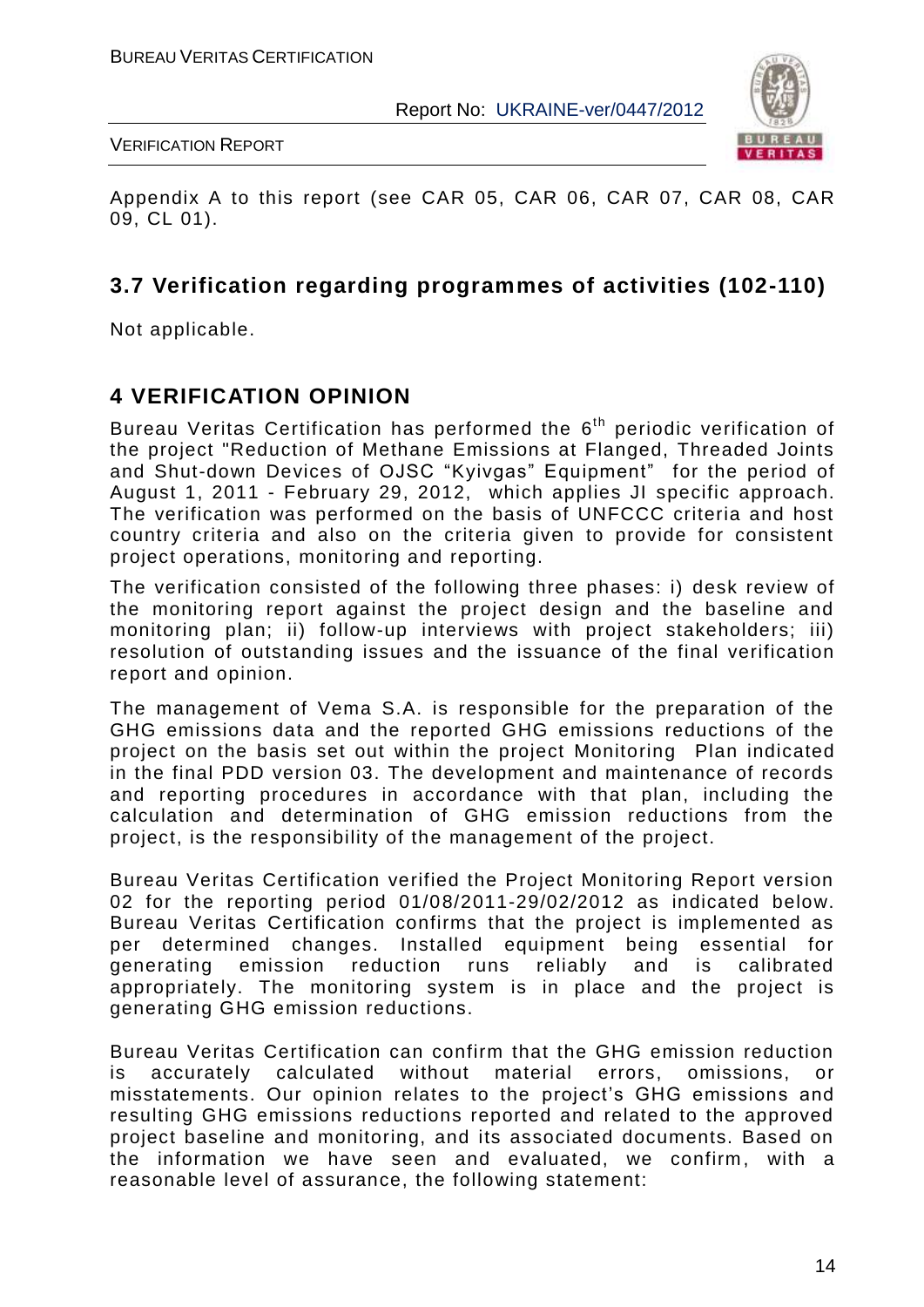

VERIFICATION REPORT

## Reporting period: from 01/08/2011 to 29/02/2012

| Baseline emissions            | :693570 | tonnes of CO <sub>2</sub> equivalent. |
|-------------------------------|---------|---------------------------------------|
| Project emissions             |         | 41 055 tonnes of $CO2$ equivalent.    |
| Emission Reductions:: 652 515 |         | tonnes of CO <sub>2</sub> equivalent. |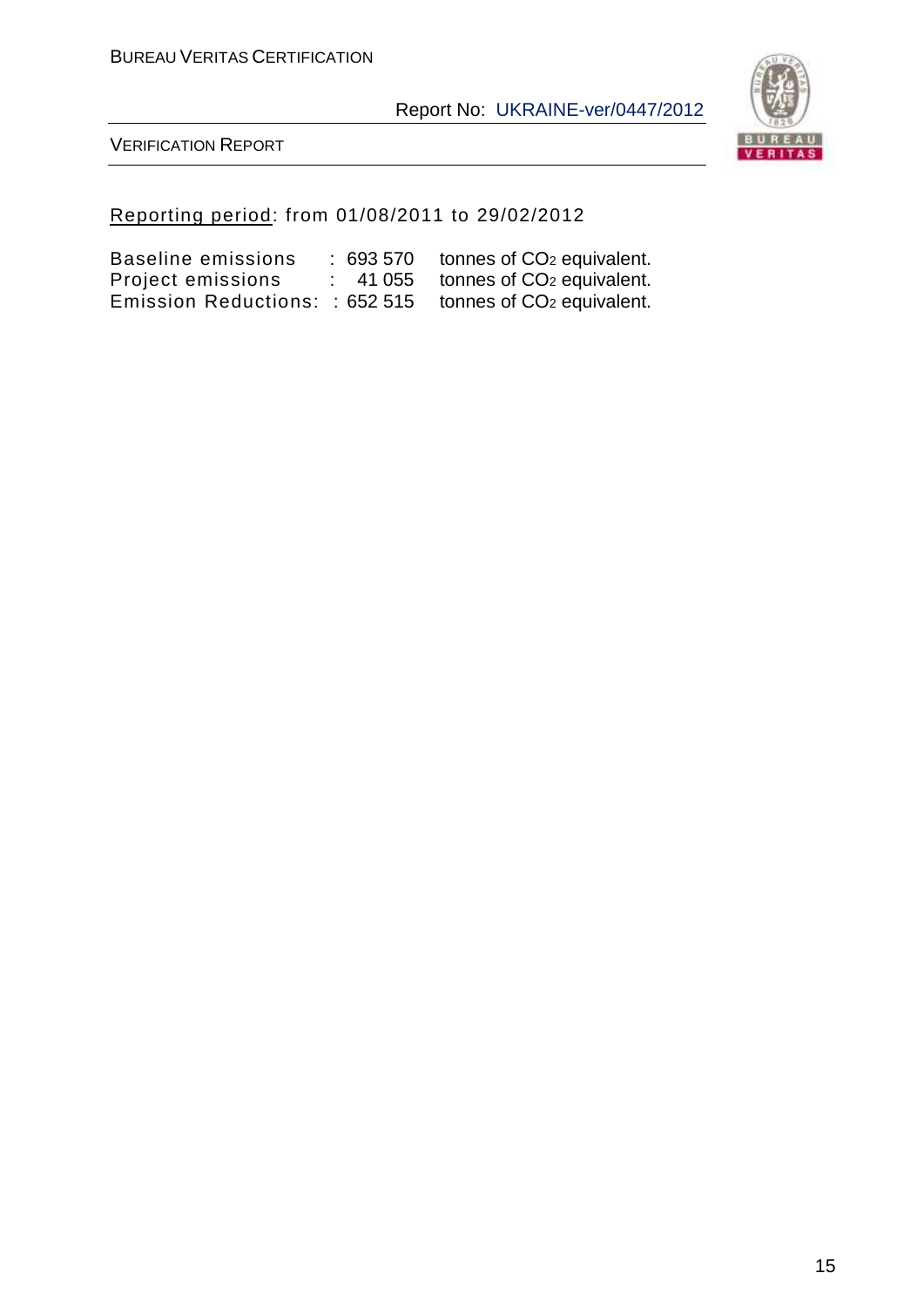

VERIFICATION REPORT

# **5 REFERENCES**

## **Category 1 Documents:**

Documents provided by the project participants that relate directly to the GHG components of the project.

| threaded joints and shut-down devices of OJSC "Kyivgas"<br>/1/<br>equipment", version 03, as of July 7, 2010<br>Monitoring Report of the JI project "Reduction of methane emissions<br>at flanged, threaded joints and shut-down devices of OJSC<br>/2/<br>"Kyivgas" equipment", dated 01/08/2011-29/02/2012, version 01, as of<br>February 24, 2012<br>Monitoring Report of the JI project "Reduction of methane emissions<br>at flanged, threaded joints and shut-down devices of OJSC<br>/3/<br>"Kyivgas" equipment", dated 01/08/2011-29/02/2012, version 02, as of<br>March 5, 2012<br>Determination Report of the JI project "Reduction of methane<br>emissions at flanged, threaded joints and shut-down devices of<br>/4/<br>OJSC "Kyivgas" equipment" of Bureau Veritas Certification Holding SAS<br>No. UKRAINE/0125/2010, dated July 8, 2010<br>Verification Report of the JI project "Reduction of methane emissions<br>at flanged, threaded joints and shut-down devices of OJSC<br>/5/<br>"Kyivgas" equipment" on early credits of Bureau Veritas Certification<br>Holding SAS as of August 03, 2010<br>Verification Report of the JI project "Reduction of methane emissions<br>at flanged, threaded joints and shut-down devices of OJSC<br>/6/<br>"Kyivgas" equipment" for 2008 of Bureau Veritas Certification Holding<br>SAS, No. UKRAINE-ver/0127/2010 as of August 03, 2010<br>Verification Report of the JI project "Reduction of methane emissions<br>at flanged, threaded joints and shut-down devices<br>of OJSC<br>/7/<br>"Kyivgas" equipment", for 2009 of Bureau Veritas Certification Holding<br>SAS, No.UKRAINE-ver/0128/2010, as of August 03, 2010<br>Verification Report of the JI project "Reduction of methane emissions<br>at flanged, threaded joints and shut-down devices of OJSC<br>"Kyivgas" equipment" for the period of 01/01/2010-30/09/2010 of Bureau<br>/8/<br>Veritas Certification Holding SAS, No. UKRAINE-ver/0171/2010 as of October<br>13, 2010 | PDD of the JI project "Reduction of methane emissions at flanged, |
|-----------------------------------------------------------------------------------------------------------------------------------------------------------------------------------------------------------------------------------------------------------------------------------------------------------------------------------------------------------------------------------------------------------------------------------------------------------------------------------------------------------------------------------------------------------------------------------------------------------------------------------------------------------------------------------------------------------------------------------------------------------------------------------------------------------------------------------------------------------------------------------------------------------------------------------------------------------------------------------------------------------------------------------------------------------------------------------------------------------------------------------------------------------------------------------------------------------------------------------------------------------------------------------------------------------------------------------------------------------------------------------------------------------------------------------------------------------------------------------------------------------------------------------------------------------------------------------------------------------------------------------------------------------------------------------------------------------------------------------------------------------------------------------------------------------------------------------------------------------------------------------------------------------------------------------------------------------------------------------------------------|-------------------------------------------------------------------|
|                                                                                                                                                                                                                                                                                                                                                                                                                                                                                                                                                                                                                                                                                                                                                                                                                                                                                                                                                                                                                                                                                                                                                                                                                                                                                                                                                                                                                                                                                                                                                                                                                                                                                                                                                                                                                                                                                                                                                                                                     |                                                                   |
|                                                                                                                                                                                                                                                                                                                                                                                                                                                                                                                                                                                                                                                                                                                                                                                                                                                                                                                                                                                                                                                                                                                                                                                                                                                                                                                                                                                                                                                                                                                                                                                                                                                                                                                                                                                                                                                                                                                                                                                                     |                                                                   |
|                                                                                                                                                                                                                                                                                                                                                                                                                                                                                                                                                                                                                                                                                                                                                                                                                                                                                                                                                                                                                                                                                                                                                                                                                                                                                                                                                                                                                                                                                                                                                                                                                                                                                                                                                                                                                                                                                                                                                                                                     |                                                                   |
|                                                                                                                                                                                                                                                                                                                                                                                                                                                                                                                                                                                                                                                                                                                                                                                                                                                                                                                                                                                                                                                                                                                                                                                                                                                                                                                                                                                                                                                                                                                                                                                                                                                                                                                                                                                                                                                                                                                                                                                                     |                                                                   |
|                                                                                                                                                                                                                                                                                                                                                                                                                                                                                                                                                                                                                                                                                                                                                                                                                                                                                                                                                                                                                                                                                                                                                                                                                                                                                                                                                                                                                                                                                                                                                                                                                                                                                                                                                                                                                                                                                                                                                                                                     |                                                                   |
|                                                                                                                                                                                                                                                                                                                                                                                                                                                                                                                                                                                                                                                                                                                                                                                                                                                                                                                                                                                                                                                                                                                                                                                                                                                                                                                                                                                                                                                                                                                                                                                                                                                                                                                                                                                                                                                                                                                                                                                                     |                                                                   |
|                                                                                                                                                                                                                                                                                                                                                                                                                                                                                                                                                                                                                                                                                                                                                                                                                                                                                                                                                                                                                                                                                                                                                                                                                                                                                                                                                                                                                                                                                                                                                                                                                                                                                                                                                                                                                                                                                                                                                                                                     |                                                                   |
|                                                                                                                                                                                                                                                                                                                                                                                                                                                                                                                                                                                                                                                                                                                                                                                                                                                                                                                                                                                                                                                                                                                                                                                                                                                                                                                                                                                                                                                                                                                                                                                                                                                                                                                                                                                                                                                                                                                                                                                                     |                                                                   |
|                                                                                                                                                                                                                                                                                                                                                                                                                                                                                                                                                                                                                                                                                                                                                                                                                                                                                                                                                                                                                                                                                                                                                                                                                                                                                                                                                                                                                                                                                                                                                                                                                                                                                                                                                                                                                                                                                                                                                                                                     |                                                                   |
|                                                                                                                                                                                                                                                                                                                                                                                                                                                                                                                                                                                                                                                                                                                                                                                                                                                                                                                                                                                                                                                                                                                                                                                                                                                                                                                                                                                                                                                                                                                                                                                                                                                                                                                                                                                                                                                                                                                                                                                                     |                                                                   |
|                                                                                                                                                                                                                                                                                                                                                                                                                                                                                                                                                                                                                                                                                                                                                                                                                                                                                                                                                                                                                                                                                                                                                                                                                                                                                                                                                                                                                                                                                                                                                                                                                                                                                                                                                                                                                                                                                                                                                                                                     |                                                                   |
|                                                                                                                                                                                                                                                                                                                                                                                                                                                                                                                                                                                                                                                                                                                                                                                                                                                                                                                                                                                                                                                                                                                                                                                                                                                                                                                                                                                                                                                                                                                                                                                                                                                                                                                                                                                                                                                                                                                                                                                                     |                                                                   |
|                                                                                                                                                                                                                                                                                                                                                                                                                                                                                                                                                                                                                                                                                                                                                                                                                                                                                                                                                                                                                                                                                                                                                                                                                                                                                                                                                                                                                                                                                                                                                                                                                                                                                                                                                                                                                                                                                                                                                                                                     |                                                                   |
|                                                                                                                                                                                                                                                                                                                                                                                                                                                                                                                                                                                                                                                                                                                                                                                                                                                                                                                                                                                                                                                                                                                                                                                                                                                                                                                                                                                                                                                                                                                                                                                                                                                                                                                                                                                                                                                                                                                                                                                                     |                                                                   |
|                                                                                                                                                                                                                                                                                                                                                                                                                                                                                                                                                                                                                                                                                                                                                                                                                                                                                                                                                                                                                                                                                                                                                                                                                                                                                                                                                                                                                                                                                                                                                                                                                                                                                                                                                                                                                                                                                                                                                                                                     |                                                                   |
|                                                                                                                                                                                                                                                                                                                                                                                                                                                                                                                                                                                                                                                                                                                                                                                                                                                                                                                                                                                                                                                                                                                                                                                                                                                                                                                                                                                                                                                                                                                                                                                                                                                                                                                                                                                                                                                                                                                                                                                                     |                                                                   |
|                                                                                                                                                                                                                                                                                                                                                                                                                                                                                                                                                                                                                                                                                                                                                                                                                                                                                                                                                                                                                                                                                                                                                                                                                                                                                                                                                                                                                                                                                                                                                                                                                                                                                                                                                                                                                                                                                                                                                                                                     |                                                                   |
|                                                                                                                                                                                                                                                                                                                                                                                                                                                                                                                                                                                                                                                                                                                                                                                                                                                                                                                                                                                                                                                                                                                                                                                                                                                                                                                                                                                                                                                                                                                                                                                                                                                                                                                                                                                                                                                                                                                                                                                                     |                                                                   |
|                                                                                                                                                                                                                                                                                                                                                                                                                                                                                                                                                                                                                                                                                                                                                                                                                                                                                                                                                                                                                                                                                                                                                                                                                                                                                                                                                                                                                                                                                                                                                                                                                                                                                                                                                                                                                                                                                                                                                                                                     |                                                                   |
|                                                                                                                                                                                                                                                                                                                                                                                                                                                                                                                                                                                                                                                                                                                                                                                                                                                                                                                                                                                                                                                                                                                                                                                                                                                                                                                                                                                                                                                                                                                                                                                                                                                                                                                                                                                                                                                                                                                                                                                                     |                                                                   |
|                                                                                                                                                                                                                                                                                                                                                                                                                                                                                                                                                                                                                                                                                                                                                                                                                                                                                                                                                                                                                                                                                                                                                                                                                                                                                                                                                                                                                                                                                                                                                                                                                                                                                                                                                                                                                                                                                                                                                                                                     |                                                                   |
|                                                                                                                                                                                                                                                                                                                                                                                                                                                                                                                                                                                                                                                                                                                                                                                                                                                                                                                                                                                                                                                                                                                                                                                                                                                                                                                                                                                                                                                                                                                                                                                                                                                                                                                                                                                                                                                                                                                                                                                                     |                                                                   |
|                                                                                                                                                                                                                                                                                                                                                                                                                                                                                                                                                                                                                                                                                                                                                                                                                                                                                                                                                                                                                                                                                                                                                                                                                                                                                                                                                                                                                                                                                                                                                                                                                                                                                                                                                                                                                                                                                                                                                                                                     |                                                                   |
|                                                                                                                                                                                                                                                                                                                                                                                                                                                                                                                                                                                                                                                                                                                                                                                                                                                                                                                                                                                                                                                                                                                                                                                                                                                                                                                                                                                                                                                                                                                                                                                                                                                                                                                                                                                                                                                                                                                                                                                                     |                                                                   |
|                                                                                                                                                                                                                                                                                                                                                                                                                                                                                                                                                                                                                                                                                                                                                                                                                                                                                                                                                                                                                                                                                                                                                                                                                                                                                                                                                                                                                                                                                                                                                                                                                                                                                                                                                                                                                                                                                                                                                                                                     |                                                                   |
|                                                                                                                                                                                                                                                                                                                                                                                                                                                                                                                                                                                                                                                                                                                                                                                                                                                                                                                                                                                                                                                                                                                                                                                                                                                                                                                                                                                                                                                                                                                                                                                                                                                                                                                                                                                                                                                                                                                                                                                                     |                                                                   |
|                                                                                                                                                                                                                                                                                                                                                                                                                                                                                                                                                                                                                                                                                                                                                                                                                                                                                                                                                                                                                                                                                                                                                                                                                                                                                                                                                                                                                                                                                                                                                                                                                                                                                                                                                                                                                                                                                                                                                                                                     |                                                                   |
|                                                                                                                                                                                                                                                                                                                                                                                                                                                                                                                                                                                                                                                                                                                                                                                                                                                                                                                                                                                                                                                                                                                                                                                                                                                                                                                                                                                                                                                                                                                                                                                                                                                                                                                                                                                                                                                                                                                                                                                                     |                                                                   |
|                                                                                                                                                                                                                                                                                                                                                                                                                                                                                                                                                                                                                                                                                                                                                                                                                                                                                                                                                                                                                                                                                                                                                                                                                                                                                                                                                                                                                                                                                                                                                                                                                                                                                                                                                                                                                                                                                                                                                                                                     |                                                                   |
|                                                                                                                                                                                                                                                                                                                                                                                                                                                                                                                                                                                                                                                                                                                                                                                                                                                                                                                                                                                                                                                                                                                                                                                                                                                                                                                                                                                                                                                                                                                                                                                                                                                                                                                                                                                                                                                                                                                                                                                                     |                                                                   |
|                                                                                                                                                                                                                                                                                                                                                                                                                                                                                                                                                                                                                                                                                                                                                                                                                                                                                                                                                                                                                                                                                                                                                                                                                                                                                                                                                                                                                                                                                                                                                                                                                                                                                                                                                                                                                                                                                                                                                                                                     |                                                                   |
| Verification Report of the JI project "Reduction of methane emissions                                                                                                                                                                                                                                                                                                                                                                                                                                                                                                                                                                                                                                                                                                                                                                                                                                                                                                                                                                                                                                                                                                                                                                                                                                                                                                                                                                                                                                                                                                                                                                                                                                                                                                                                                                                                                                                                                                                               |                                                                   |
| /9/<br>at flanged, threaded joints and shut-down devices<br><b>OJSC</b><br>of                                                                                                                                                                                                                                                                                                                                                                                                                                                                                                                                                                                                                                                                                                                                                                                                                                                                                                                                                                                                                                                                                                                                                                                                                                                                                                                                                                                                                                                                                                                                                                                                                                                                                                                                                                                                                                                                                                                       |                                                                   |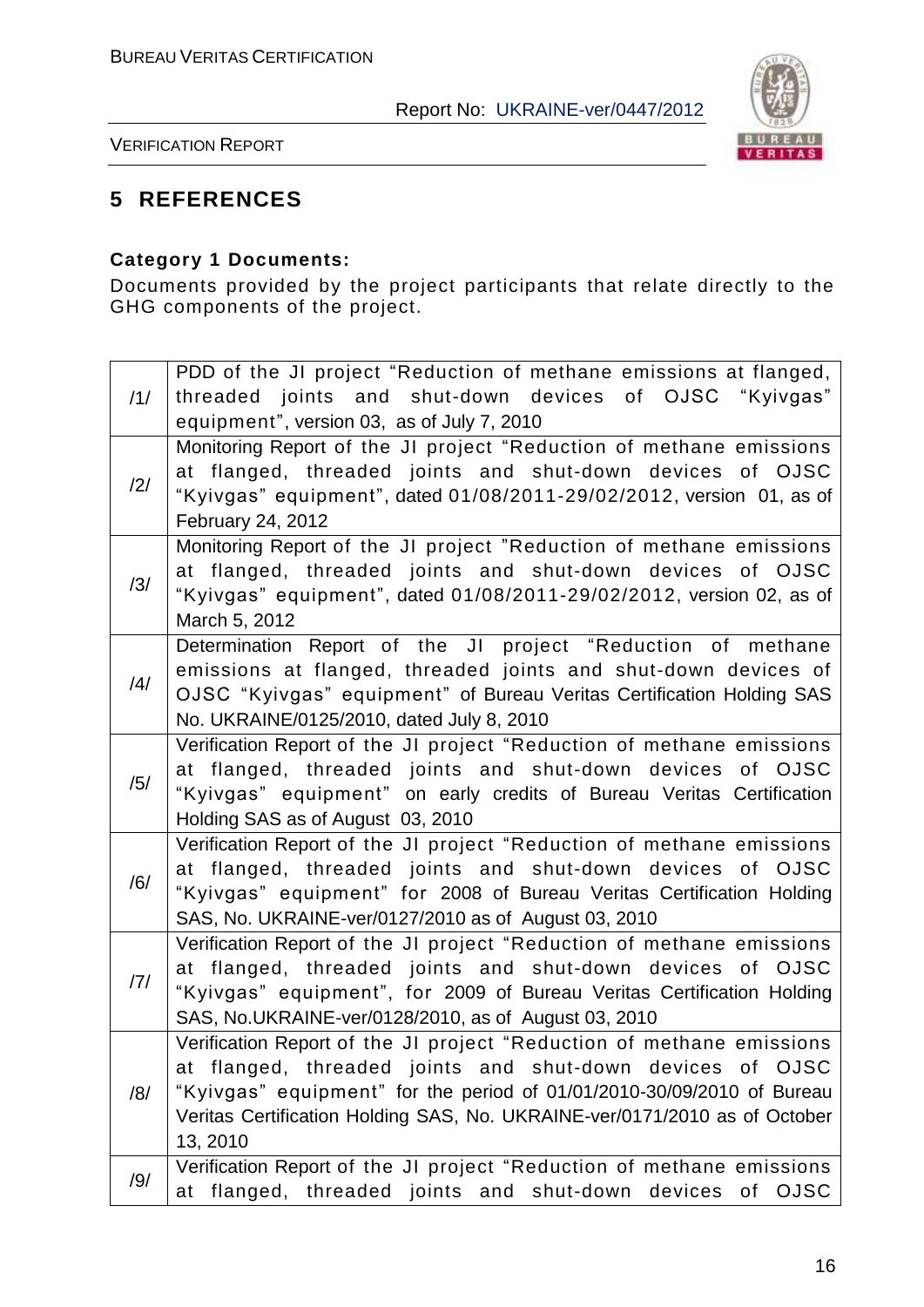

VERIFICATION REPORT

|      | "Kyivgas" equipment" for the period of 01/10/2010-30/04/2011 Bureau                                                  |
|------|----------------------------------------------------------------------------------------------------------------------|
|      | Veritas Certification Holding SAS, No. UKRAINE-ver/0277/2011, as of May 10,                                          |
|      | 2011                                                                                                                 |
|      | Verification Report of the JI project "Reduction of methane emissions                                                |
|      | at flanged, threaded joints and shut-down devices of OJSC                                                            |
|      | $/10/$ "Kyivgas" equipment" for the period of 01/05/2011-31/07/2011 Bureau                                           |
|      | Veritas Certification Holding SAS, No. UKRAINE-ver/0336/2011, as of August                                           |
|      | 05, 2011                                                                                                             |
| /11/ | Letter of Approval issued by the National Environmental Investment<br>Agency of Ukraine № 1121/23/7 dated 28/07/2010 |
|      |                                                                                                                      |
| /12/ | Letter of Approval issued by the Swiss Federal Office for the                                                        |
|      | Environment (FOEN) J294-0463 as of July, 23 2010                                                                     |

## **Category 2 Documents:**

Background documents related to the design and/or methodologies employed in the design or other reference documents.

| /1/  | Preliminary investment agreement relating to the JI project                    |
|------|--------------------------------------------------------------------------------|
| /2/  | Register of shut-down devices, flanged and threaded joints, where the          |
|      | measurements of emissions were conducted                                       |
| /3/  | Program of baseline study of flanged, threaded joints and shut-down devices of |
|      | PJSC "Kyivgas" equipment, elaborated by VEMA S.A.                              |
| /4/  | State Metrological Certificate No. 08/0301 dated 01/07.2011 (EX-TEX® SR5       |
|      | gas analyzer, No. 041111002306,27/05/2009)                                     |
| /5/  | Photos of methane leaks measurements taken with the help of EX-TEX® SR5        |
|      | gas analyzer for the period of 01/08/2011-29/02/2012                           |
| /6/  | Photos of equipment installed under the project                                |
| /7/  | Passport of EX-TEX <sup>®</sup> SR5 portable gas analyzer                      |
| /8/  | User manual 9P2.832.012 RE (barometers and domestic barometers)                |
| /9/  | Passport of D-59N-100-1.0 6 kPa manometer                                      |
| /10/ | Passport of SOS pr-2b-2 stopwatch                                              |
| /11/ | Order on changes to the line-up of the working team for implementation of the  |
|      | projects aimed at reduction of anthropogenic greenhouse gas emissions dated    |
|      | May 4, 2011, PJSC "Kyivgas"                                                    |
| /12/ | Contracts No.1, No.2, No.3, No.4, No.5 on provision of services of monitoring  |
|      | measurements of natural gas leakage at flanged, threaded joints and            |
|      | shut-down devices of PJSC "Kyivgas" pipelines between "Carbon                  |
|      | Emission Partnership" LLC and individuals                                      |
| /13/ | Contract Nº 06/11 on provision of services between "Carbon Emission            |
|      | Partnership" LLC and VEMA S.A. dated 05/04/2011                                |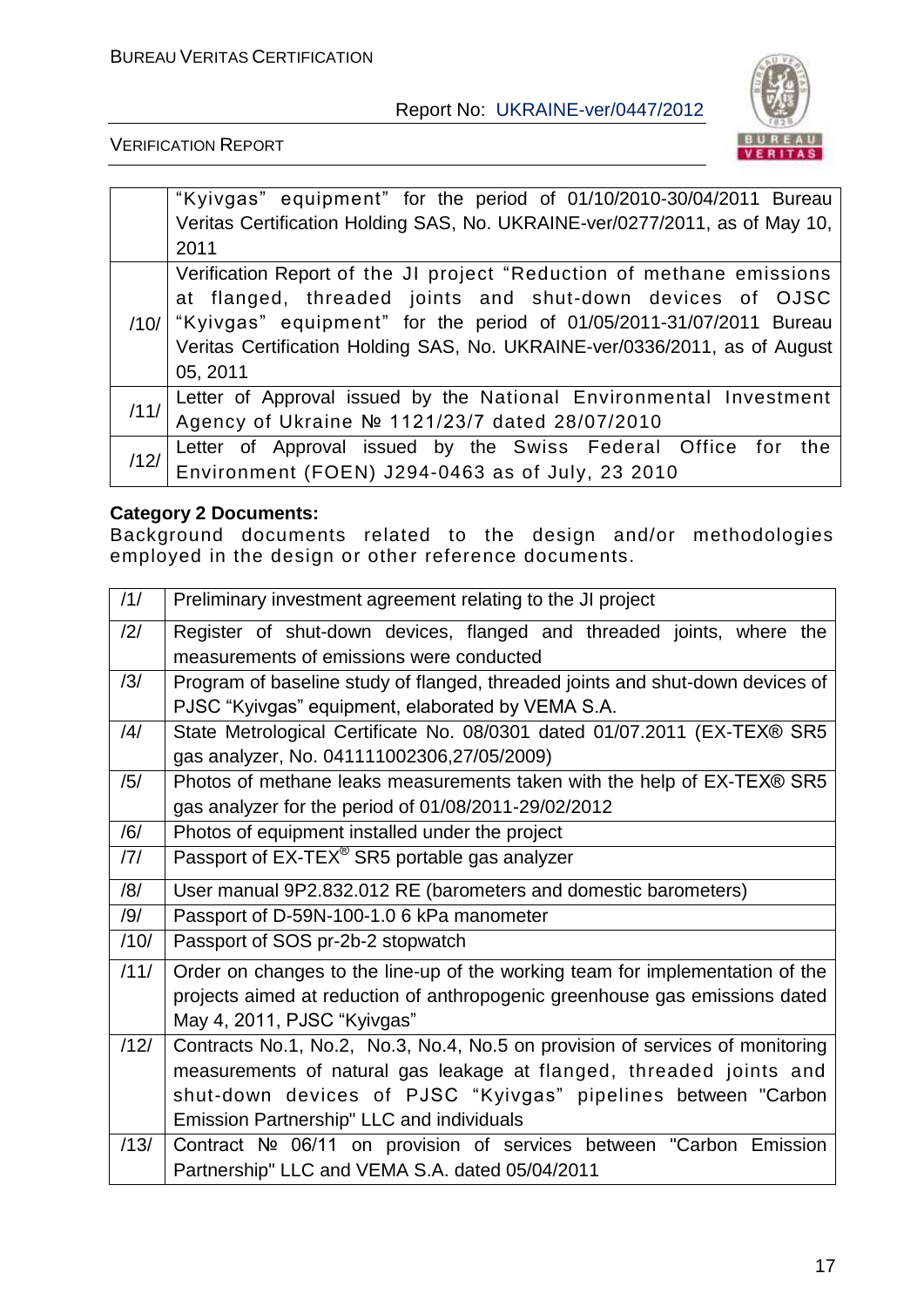

VERIFICATION REPORT

|               |  | /14/ Records of field measurements of natural gas leakage volumes at flanged, $\vert$ |  |  |
|---------------|--|---------------------------------------------------------------------------------------|--|--|
|               |  | threaded joints and shut-down devices of PJSC "Kyivgas"                               |  |  |
| $ $ pipelines |  |                                                                                       |  |  |

#### **Persons interviewed:**

List persons interviewed during the verification or persons that contributed with other information that are not included in the documents listed above.

|     | <b>Name</b>      | Organization   | <b>Position</b>                                 |  |  |
|-----|------------------|----------------|-------------------------------------------------|--|--|
| /1/ | Bernatskyi B.Ye. | PJSC "Kyivgas" | Chief<br>Engineer,<br>Working<br>Team<br>Leader |  |  |
| /2/ | Shevchuk Ye.Ye.  | PJSC "Kyivgas" | <b>Working Team Engineer</b>                    |  |  |
| /3/ | Dovbysh V.Yu.    | PJSC "Kyivgas" | <b>Working Team Secretary</b>                   |  |  |
| /4/ | Yuryev D.O.      | PJSC "Kyivgas" | <b>Working Team Technologist</b>                |  |  |
| /5/ | Ovcharuk S.S.    | PJSC "Kyivgas" | First Deputy Chairman of the Board              |  |  |
| /6/ | Moshenets D.M.   | PJSC "Kyivgas" | Deputy Working Team Leader                      |  |  |
| 7   | Byelov E.V.      | "CEP" LLC      | Consultant of VEMA S.A.                         |  |  |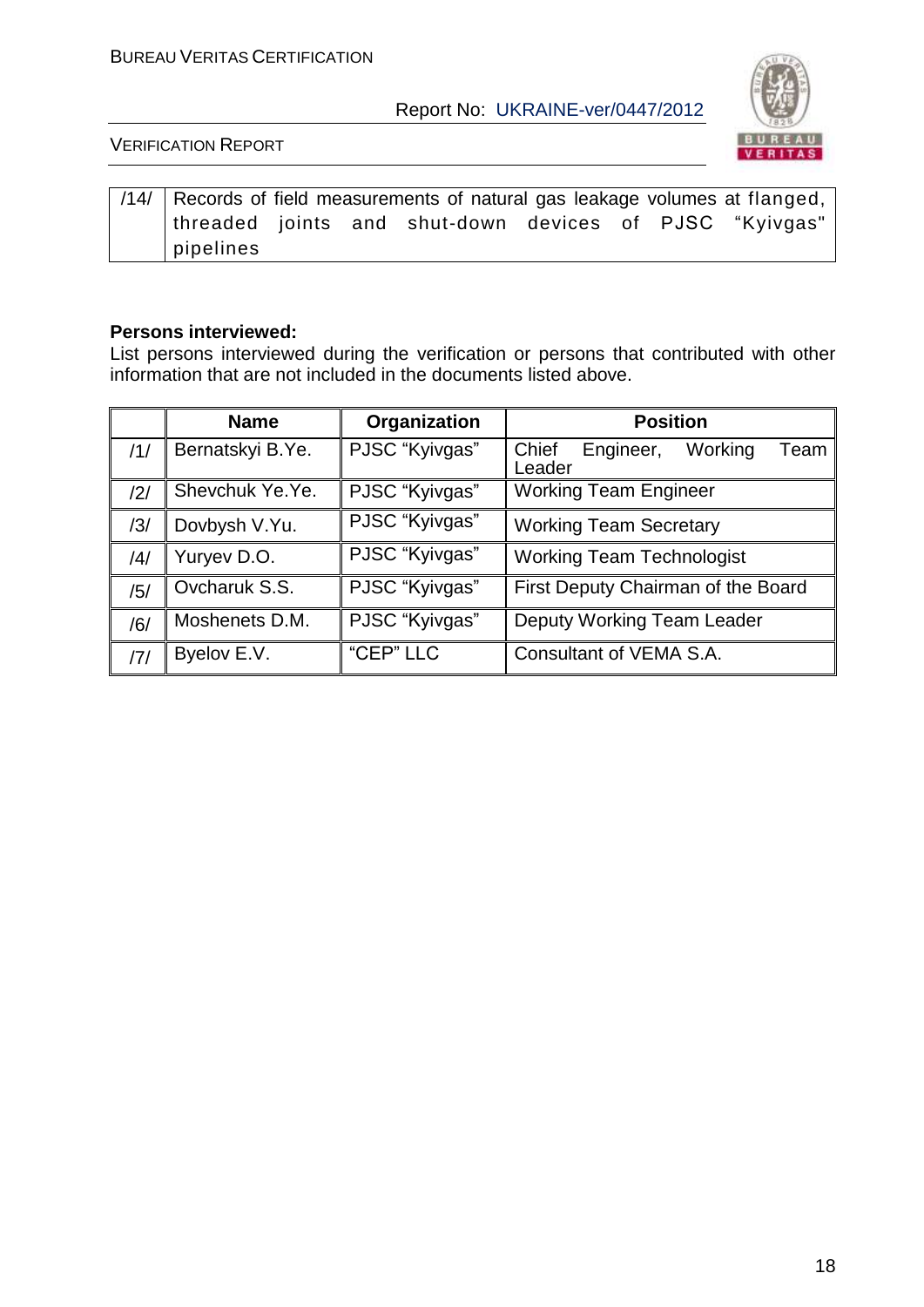

#### VERIFICATION REPORT

## APPENDIX A: VERIFICATION PROTOCOL

## **BUREAU VERITAS CERTIFICATION HOLDING SAS**

## **JI PROJECT VERIFICATION PROTOCOL**

#### **Check list for verification, according to the JOINT IMPLEMENTATION DETERMINATION AND VERIFICATION MANUAL (Version 01)**

| <b>DVM</b><br>Paragrap<br>h | <b>Check Item</b>                                                                                                                                                                                                                                                              | <b>Initial finding</b>                                                                                                                                                                                                                                                                                                                                                                                                                                   | <b>Draft</b><br><b>Conclusion</b> | <b>Final</b><br><b>Conclusion</b> |
|-----------------------------|--------------------------------------------------------------------------------------------------------------------------------------------------------------------------------------------------------------------------------------------------------------------------------|----------------------------------------------------------------------------------------------------------------------------------------------------------------------------------------------------------------------------------------------------------------------------------------------------------------------------------------------------------------------------------------------------------------------------------------------------------|-----------------------------------|-----------------------------------|
|                             | <b>Project approvals by Parties involved</b>                                                                                                                                                                                                                                   |                                                                                                                                                                                                                                                                                                                                                                                                                                                          |                                   |                                   |
| 90                          | Has the NFPs of at least one Party involved,<br>other than the host Party, issued a written<br>project approval when submitting the first<br>verification report to the secretariat for<br>publication in accordance with paragraph 38<br>of the JI guidelines, at the latest? | The project has been approved by both parties. The<br>Letters of Approval were presented to the verification<br>team.<br><b>CAR 01.</b> Please provide the number of the Letter of<br>Approval issued by the Ukrainian side in accordance<br>with the document format.                                                                                                                                                                                   | <b>CAR 01</b>                     | <b>OK</b>                         |
| 91                          | Are all the written project approvals by<br>Parties involved unconditional?                                                                                                                                                                                                    | Yes, all the written project approvals by Parties<br>involved are unconditional.                                                                                                                                                                                                                                                                                                                                                                         | <b>OK</b>                         | <b>OK</b>                         |
|                             | <b>Project implementation</b>                                                                                                                                                                                                                                                  |                                                                                                                                                                                                                                                                                                                                                                                                                                                          |                                   |                                   |
| 92                          | Has the project been implemented in<br>accordance with the PDD regarding which<br>the determination has been deemed final<br>and is so listed on the UNFCCC JI website?                                                                                                        | Yes, the project has been implemented in accordance<br>with the PDD, which is listed on the UNFCCC JI<br>website.<br>Project activities include reduction of methane leakage<br>which is the result of faulty sealing of ground and<br>fittings implemented at the switch<br>underground<br>mechanisms (bolts, cocks, valves), flange and<br>threaded joints of gas pipelines of PJSC "Kyivgas" in<br>the amount of 60 613 pieces. Types and quantity of | OK.                               | <b>OK</b>                         |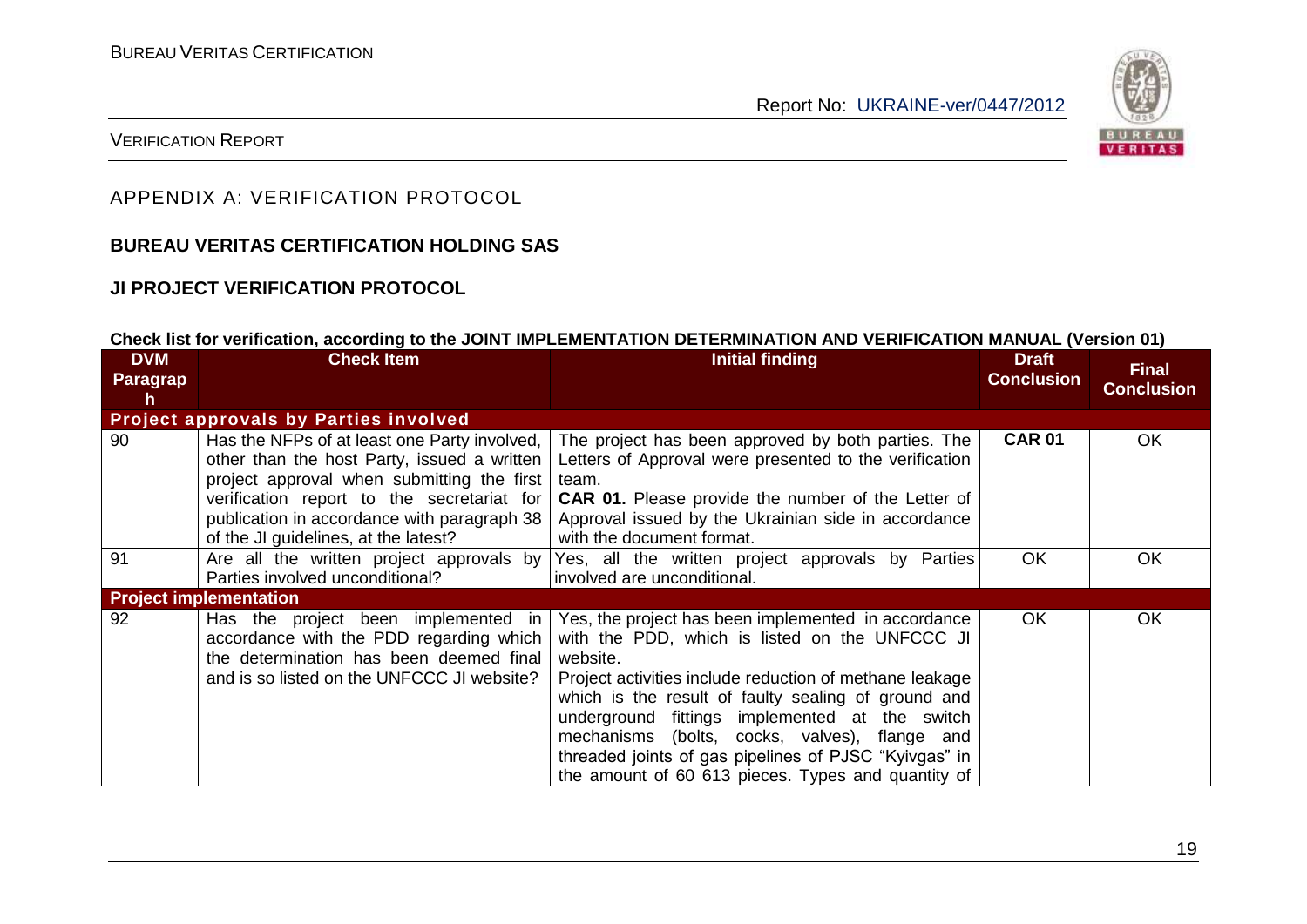

| <b>DVM</b><br>Paragrap<br>$\mathsf{h}$ | <b>Check Item</b>                                                                                                         | <b>Initial finding</b>                                                                                                                                                                                                                                                                                                                                                                                                                                                                                                                                                                                                                                                                                                                                                                                                                                                                                                                                                                                                                                                                                                    | <b>Draft</b><br><b>Conclusion</b> | <b>Final</b><br><b>Conclusion</b> |
|----------------------------------------|---------------------------------------------------------------------------------------------------------------------------|---------------------------------------------------------------------------------------------------------------------------------------------------------------------------------------------------------------------------------------------------------------------------------------------------------------------------------------------------------------------------------------------------------------------------------------------------------------------------------------------------------------------------------------------------------------------------------------------------------------------------------------------------------------------------------------------------------------------------------------------------------------------------------------------------------------------------------------------------------------------------------------------------------------------------------------------------------------------------------------------------------------------------------------------------------------------------------------------------------------------------|-----------------------------------|-----------------------------------|
|                                        |                                                                                                                           | fittings are given in the PDD version 03 and MR<br>version 02.<br>During 2005 - 2009 each of 60 613 switch<br>mechanisms (bolts, cocks, valves), flange and<br>threaded joints of gas pipelines of PJSC "Kyivgas"<br>were modernized or repaired.<br>The task of the monitoring period (August 2011 $-$<br>February 2012) is further accomplishment of<br>purposeful examination and technical maintenance<br>(PETM) of all switch mechanisms (bolts, cocks,<br>valves), flange and threaded joints. Equipment<br>components repaired in 2005-2009 are regularly<br>checked during current monitoring period as a part of<br>a standard monitoring program to make sure they<br>have not become the source of leakage again.<br>According to Monitoring Plan in PDD version 3 the<br>regular maintenance of the components is done once<br>per year, technical maintenance – once per half year.<br>The resulting measurement volumes of methane<br>leakage from repaired PJSC "Kiyivgas" pipelines<br>equipment do not exceed the volumes of leakage,<br>which were measured after the first repair of the<br>equipment. |                                   |                                   |
| 93                                     | What is the status of operation of the project<br>during the monitoring period?<br><b>Compliance with monitoring plan</b> | The Project has been operational for the whole<br>monitoring period, which is 01/08/2011 - 29/02/2012.                                                                                                                                                                                                                                                                                                                                                                                                                                                                                                                                                                                                                                                                                                                                                                                                                                                                                                                                                                                                                    | <b>OK</b>                         | OK                                |
|                                        |                                                                                                                           |                                                                                                                                                                                                                                                                                                                                                                                                                                                                                                                                                                                                                                                                                                                                                                                                                                                                                                                                                                                                                                                                                                                           |                                   |                                   |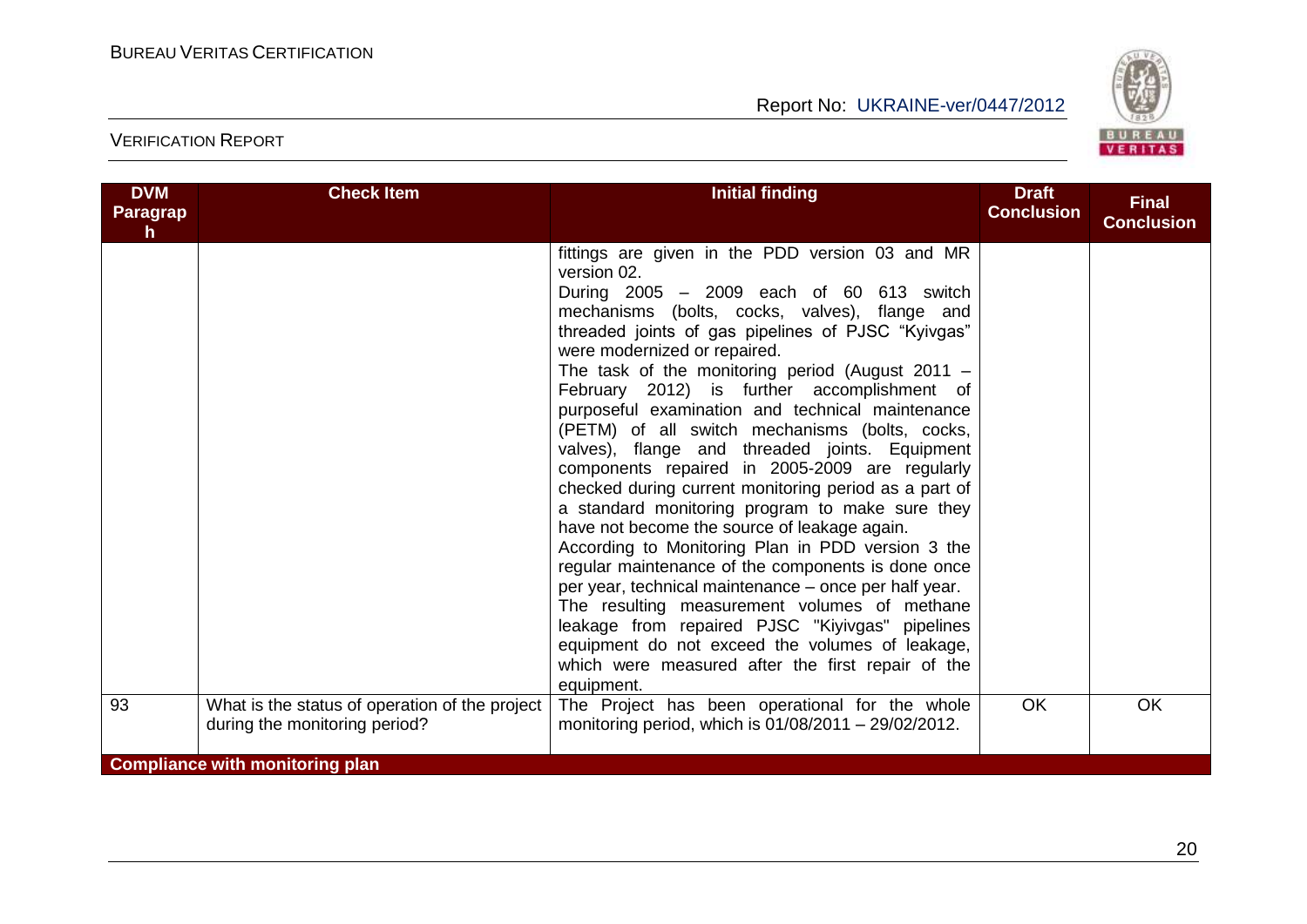

| <b>DVM</b><br><b>Paragrap</b><br>h. | <b>Check Item</b>                                                                                                                                                                                                                                                                                                                                                    | <b>Initial finding</b>                                                                                                                                                                                                                                                                                                                                                                                                                                                                                                                                                                                                                                                                                 | <b>Draft</b><br><b>Conclusion</b> | <b>Final</b><br><b>Conclusion</b> |
|-------------------------------------|----------------------------------------------------------------------------------------------------------------------------------------------------------------------------------------------------------------------------------------------------------------------------------------------------------------------------------------------------------------------|--------------------------------------------------------------------------------------------------------------------------------------------------------------------------------------------------------------------------------------------------------------------------------------------------------------------------------------------------------------------------------------------------------------------------------------------------------------------------------------------------------------------------------------------------------------------------------------------------------------------------------------------------------------------------------------------------------|-----------------------------------|-----------------------------------|
| 94                                  | deemed final and is so listed on the so listed on the UNFCCC JI website.<br>UNFCCC JI website?                                                                                                                                                                                                                                                                       | Did the monitoring occur in accordance with Yes, the monitoring was carried out in accordance with<br>the monitoring plan included in the PDD the monitoring plan included in the PDD regarding<br>regarding which the determination has been which the determination has been deemed final and is<br><b>CAR 02.</b> A specific approach based on the<br>methodology AM0023 version 3.0 approved by the<br>Clean Development Mechanism Executive Committee<br>was used in the project when determining the baseline.<br>Please provide reference to the methodology in the MR.                                                                                                                         | <b>CAR 02</b>                     | OK                                |
| 95(a)                               | For calculating the emission reductions or<br>enhancements of net removals, were key<br>factors, e.g. those listed in 23 (b) (i)-(vii)<br>above, influencing the baseline emissions or<br>net removals and the activity level of the<br>project and the emissions or removals as<br>well as risks associated with the project<br>taken into account, as appropriate? | To calculate the emission reductions such key factors<br>as the rate of leakage for each leakage found, gas<br>temperature and pressure, volume of capacity, the<br>concentration of methane in the sample, the time for<br>which the concentration of methane in the volume<br>capacity reaches a certain level, experience in<br>implementing measures envisaged by the project, the<br>current practice that exists in Ukraine in this area,<br>financial costs and the availability of expertise,<br>legislation affecting the emissions in the baseline,<br>level of activity on the project and the project<br>emissions and risks associated with the project were<br>taken into consideration. | <b>OK</b>                         | <b>OK</b>                         |
| 95(b)                               | Are data sources used for calculating<br>emission reductions or enhancements of net<br>removals clearly identified, reliable and<br>transparent?                                                                                                                                                                                                                     | Yes, data sources used for calculating emission<br>reductions or enhancements of net removals are<br>clearly identified, reliable and transparent<br><b>CAR 03.</b> Please specify the baseline, project                                                                                                                                                                                                                                                                                                                                                                                                                                                                                               | <b>CAR 03</b><br><b>CAR 04</b>    | <b>OK</b><br>OK                   |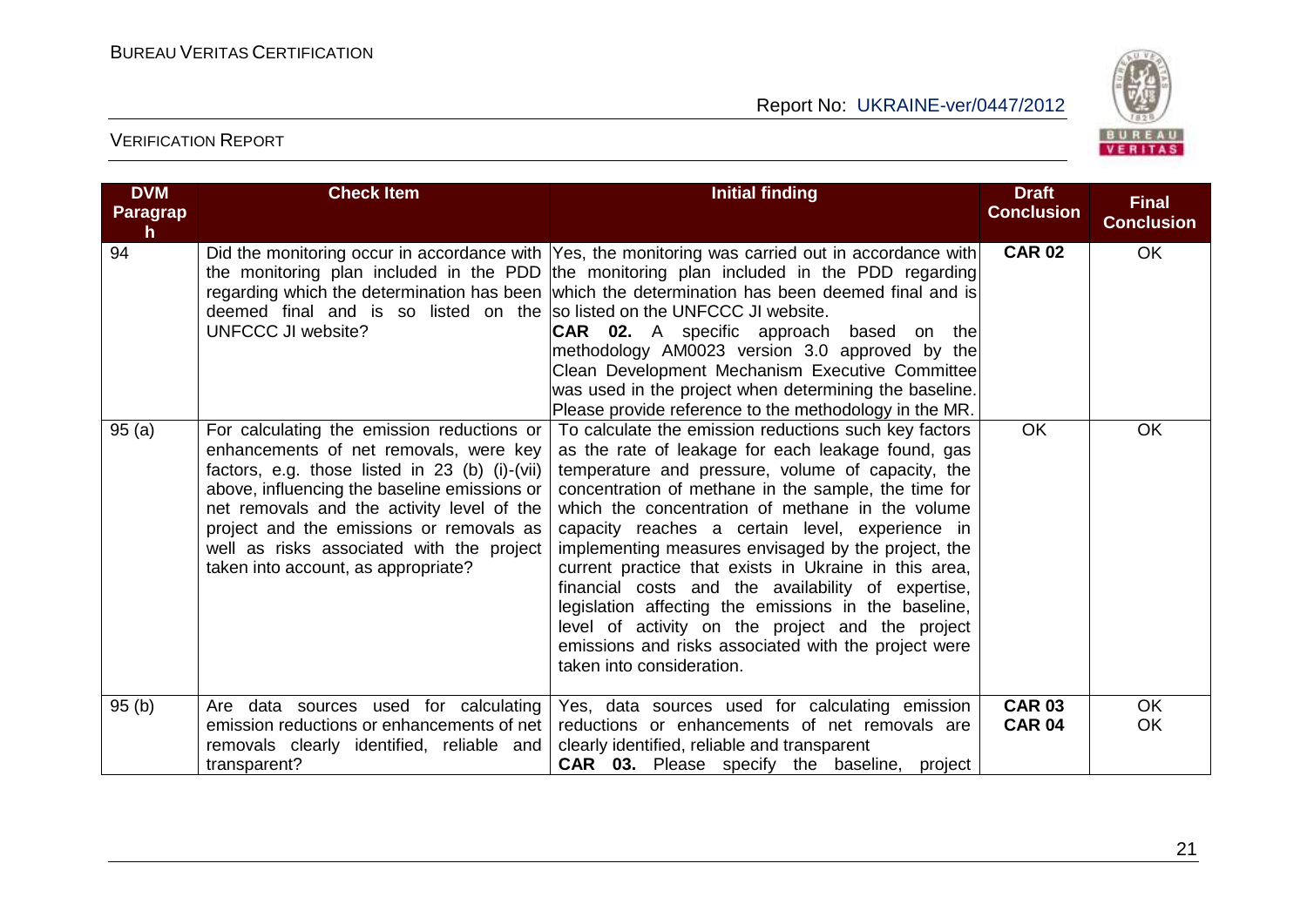

| <b>DVM</b><br>Paragrap<br>h. | <b>Check Item</b>                                                                                                                                                                                                                                                                                                          | <b>Initial finding</b>                                                                                                                                                                                                                                                                                                                                                                | <b>Draft</b><br><b>Conclusion</b> | <b>Final</b><br><b>Conclusion</b> |
|------------------------------|----------------------------------------------------------------------------------------------------------------------------------------------------------------------------------------------------------------------------------------------------------------------------------------------------------------------------|---------------------------------------------------------------------------------------------------------------------------------------------------------------------------------------------------------------------------------------------------------------------------------------------------------------------------------------------------------------------------------------|-----------------------------------|-----------------------------------|
|                              |                                                                                                                                                                                                                                                                                                                            | emissions and emission reductions in tonnes of $CO2$<br>equivalent.<br><b>CAR 04.</b> Table 2 of Section B.2.2 provides incorrect<br>data units for $F_{CH4,i}$ parameter. Please make<br>appropriate corrections.                                                                                                                                                                    |                                   |                                   |
| 95(c)                        | removals, selected by carefully balancing selected by carefully balancing<br>and<br>accuracy<br>reasonableness,<br>appropriately justified of the choice?                                                                                                                                                                  | Are emission factors, including default Yes, emission factors, including default emission<br>emission factors, if used for calculating the factors, that are used for calculating the emission<br>emission reductions or enhancements of net reductions or enhancements of net removals, are<br>accuracy<br>andl<br>and reasonableness, and appropriately justified of the<br>choice. | <b>OK</b>                         | <b>OK</b>                         |
| 95(d)                        | Is the calculation of emission reductions or<br>enhancements of net removals based on<br>conservative assumptions and the most<br>plausible scenarios in a transparent<br>manner?                                                                                                                                          | The emission reductions calculation is based on<br>conservative assumptions and the most plausible<br>scenarios in a transparent manner.                                                                                                                                                                                                                                              | OK.                               | <b>OK</b>                         |
|                              | Applicable to JI SSC projects only                                                                                                                                                                                                                                                                                         |                                                                                                                                                                                                                                                                                                                                                                                       |                                   |                                   |
| 96                           | Is the relevant threshold to be classified as<br>JI SSC project not exceeded during the<br>monitoring period on an annual average<br>basis?<br>If the threshold is exceeded, is the<br>emission<br>reduction<br>maximum<br>level<br>estimated in the PDD for the JI SSC project<br>or the bundle for the monitoring period | N/a                                                                                                                                                                                                                                                                                                                                                                                   | N/a                               | N/a                               |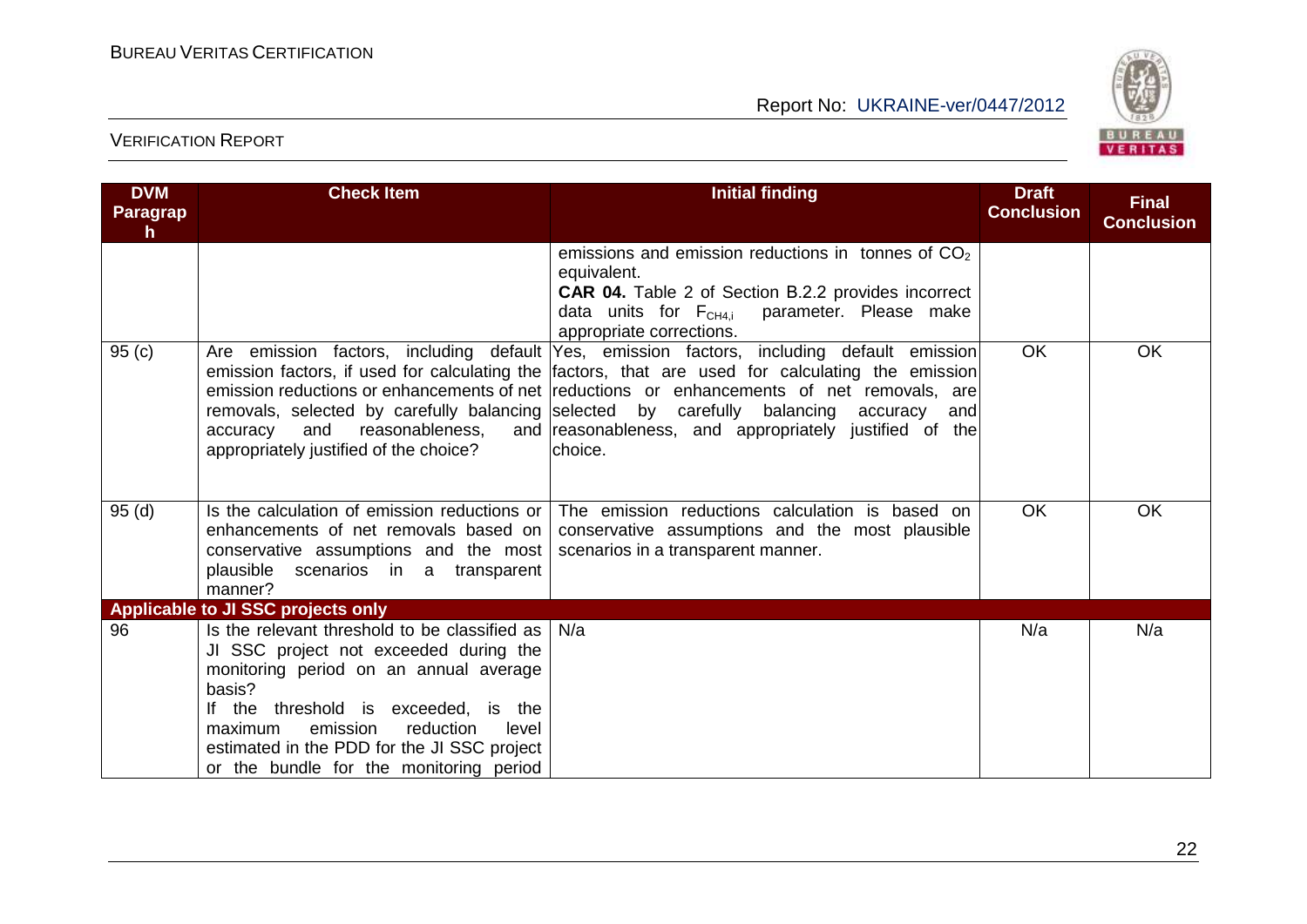

| <b>DVM</b><br><b>Paragrap</b><br>$\mathsf{h}$ | <b>Check Item</b>                                                                                                                                                                                                                                                                                                                                | <b>Initial finding</b> | <b>Draft</b><br><b>Conclusion</b> | <b>Final</b><br><b>Conclusion</b> |
|-----------------------------------------------|--------------------------------------------------------------------------------------------------------------------------------------------------------------------------------------------------------------------------------------------------------------------------------------------------------------------------------------------------|------------------------|-----------------------------------|-----------------------------------|
|                                               | determined?                                                                                                                                                                                                                                                                                                                                      |                        |                                   |                                   |
|                                               | Applicable to bundled JI SSC projects only                                                                                                                                                                                                                                                                                                       |                        |                                   |                                   |
| 97(a)                                         | Has the composition of the bundle not $\vert$ N/a<br>changed from that is stated in F-JI-<br><b>SSCBUNDLE?</b>                                                                                                                                                                                                                                   |                        | N/a                               | N/a                               |
| 97(b)                                         | If the determination was conducted on the<br>basis of an overall monitoring plan, have the<br>project participants submitted a common<br>monitoring report?                                                                                                                                                                                      | N/a                    | N/a                               | N/a                               |
| 98                                            | If the monitoring is based on a monitoring<br>provides for<br>plan that<br>overlapping<br>monitoring periods, are the monitoring<br>periods per component of the project clearly<br>specified in the monitoring report?<br>Do the monitoring periods not overlap with<br>those for which verifications were already<br>deemed final in the past? | N/a                    | N/a                               | N/a                               |
|                                               | <b>Revision of monitoring plan</b>                                                                                                                                                                                                                                                                                                               |                        |                                   |                                   |
|                                               | Applicable only if monitoring plan is revised by project participant                                                                                                                                                                                                                                                                             |                        |                                   |                                   |
| 99(a)                                         | Did the project participants provide an N/a<br>appropriate justification for the proposed<br>revision?                                                                                                                                                                                                                                           |                        | N/a                               | N/a                               |
| 99(b)                                         | Does the proposed revision improve the<br>accuracy and/or applicability of information<br>collected compared to the original<br>monitoring plan without changing conformity<br>with the relevant rules and regulations for                                                                                                                       | N/a                    | N/a                               | N/a                               |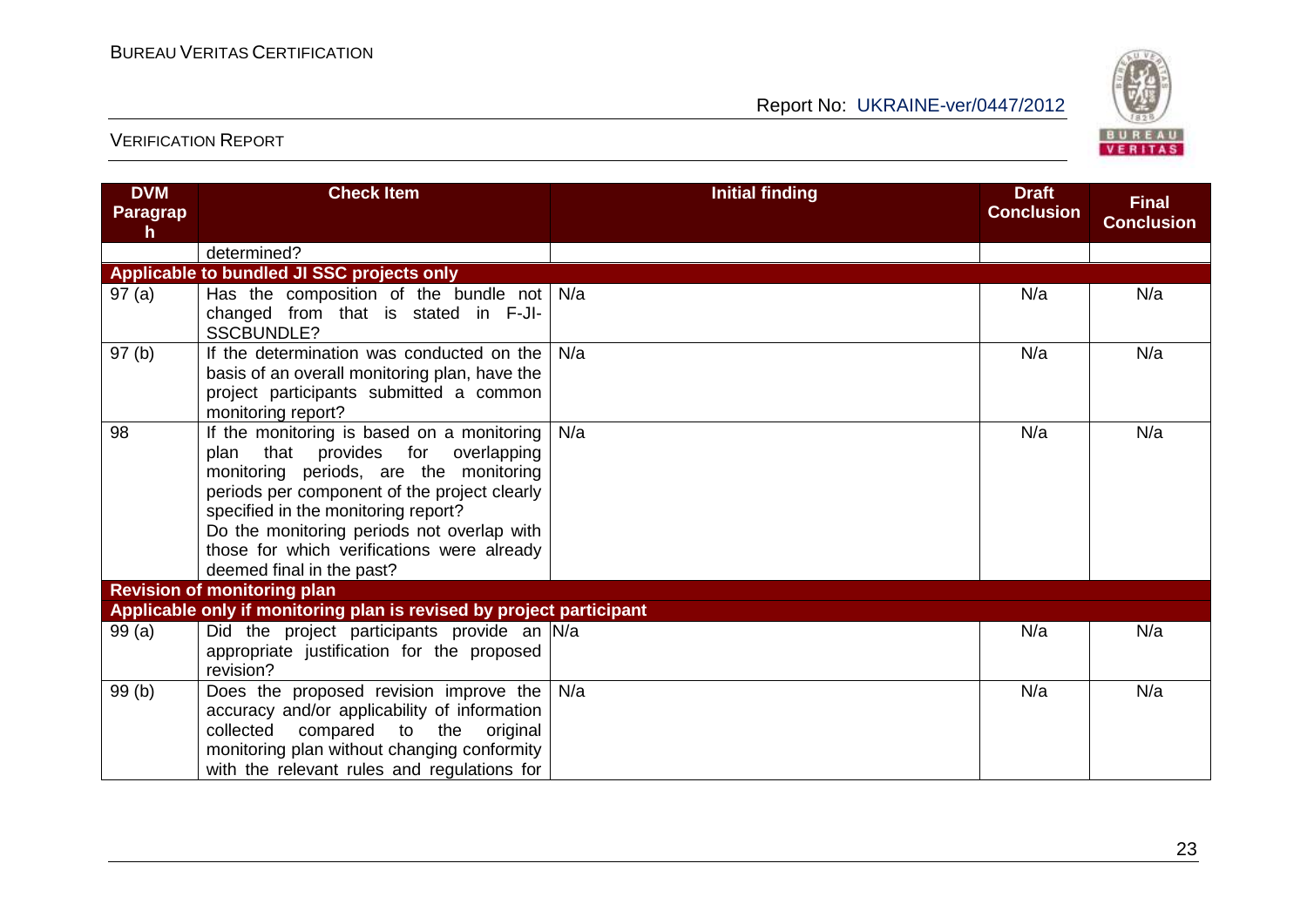

| <b>DVM</b><br><b>Paragrap</b><br>h. | <b>Check Item</b>                                                                                                                                                       | <b>Initial finding</b>                                                                                                                                                                                                                                                                                                                                                                                                                                         | <b>Draft</b><br><b>Conclusion</b> | <b>Final</b><br><b>Conclusion</b> |
|-------------------------------------|-------------------------------------------------------------------------------------------------------------------------------------------------------------------------|----------------------------------------------------------------------------------------------------------------------------------------------------------------------------------------------------------------------------------------------------------------------------------------------------------------------------------------------------------------------------------------------------------------------------------------------------------------|-----------------------------------|-----------------------------------|
|                                     | the establishment of monitoring plans?                                                                                                                                  |                                                                                                                                                                                                                                                                                                                                                                                                                                                                |                                   |                                   |
| Data management                     |                                                                                                                                                                         |                                                                                                                                                                                                                                                                                                                                                                                                                                                                |                                   |                                   |
| 101(a)                              | Is the implementation of data collection<br>procedures in accordance<br>with the<br>monitoring plan, including the quality control<br>and quality assurance procedures? | <b>CAR 05.</b> Please provide the description of data quality<br>control procedure.<br><b>CAR 06.</b> Please provide information on the<br>frequency/periodicity of recording of parameters to be<br>monitored.                                                                                                                                                                                                                                                | <b>CAR 05</b><br><b>CAR 06</b>    | <b>OK</b><br><b>OK</b>            |
| 101(b)                              | Is the function of the monitoring equipment,<br>including its calibration status, is in order?                                                                          | Yes, the function of the monitoring equipment,<br>including its calibration status is in order.<br><b>CAR 07.</b> Please in the MR provide a detailed<br>description<br>by which device the<br>monitoring<br>measurement of methane was carried out.<br><b>CAR 08.</b> Please provide the passports of the portable<br>gas analyzer EX-TEC® SR5, mercury glass<br>thermometer of TL4 type and manometer D-59N-100-<br>61.0 kPa, which are indicated in the MR. | <b>CAR 07</b><br><b>CAR 08</b>    | <b>OK</b><br><b>OK</b>            |
| 101 (c)                             | Are the evidence and records used for the<br>monitoring<br>maintained in a traceable<br>manner?                                                                         | Yes, the evidence and records used for the monitoring<br>are maintained in a traceable manner.<br><b>CAR 09.</b> Please provide the Order on changes in the<br>line-up of the working team.                                                                                                                                                                                                                                                                    | <b>CAR 09</b>                     | OK                                |
| $101$ (d)                           | Is the data collection and management<br>system for the project in accordance with<br>the monitoring plan?                                                              | The data collection and management system for the<br>project is in accordance with the monitoring plan.<br>Verification Team confirms the effectiveness of<br>existing management system and operating system<br>and considers them suitable for reliable monitoring of                                                                                                                                                                                        | <b>CL 01</b>                      | OK                                |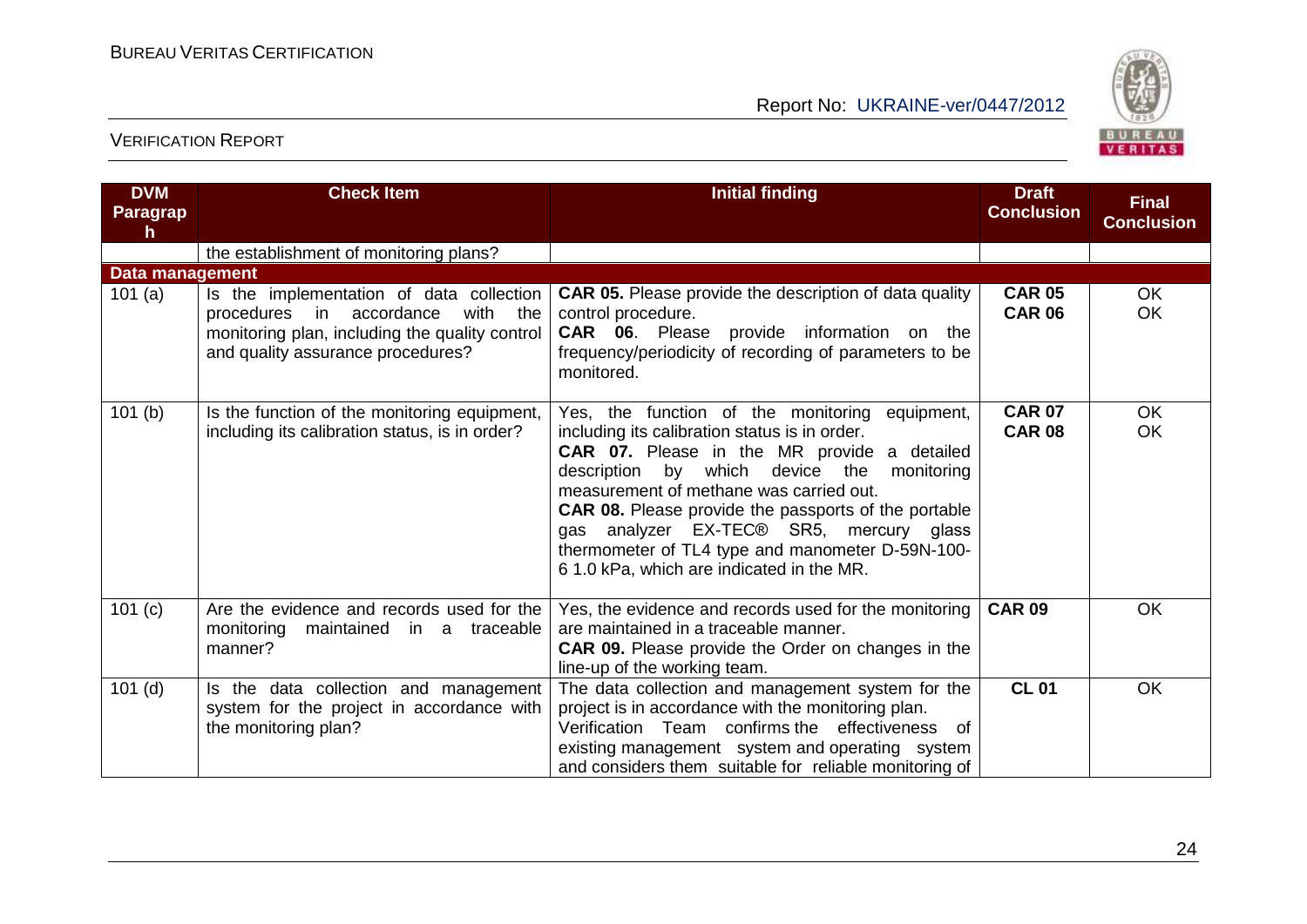

| <b>DVM</b><br><b>Paragrap</b><br>h. | <b>Check Item</b>                                                                                                                                                                                                                           | <b>Initial finding</b>                                                                | <b>Draft</b><br><b>Conclusion</b> | <b>Final</b><br><b>Conclusion</b> |
|-------------------------------------|---------------------------------------------------------------------------------------------------------------------------------------------------------------------------------------------------------------------------------------------|---------------------------------------------------------------------------------------|-----------------------------------|-----------------------------------|
|                                     |                                                                                                                                                                                                                                             | the project.<br>CL 01. Please check the numbering of Tables and<br>Figures in the MR. |                                   |                                   |
|                                     | Verification regarding programs of activities (additional elements for assessment)                                                                                                                                                          |                                                                                       |                                   |                                   |
| 102                                 | Is any JPA that has not been added to the<br>JI PoA not verified?                                                                                                                                                                           | N/a                                                                                   | N/a                               | N/a                               |
| 103                                 | Is the verification based on the monitoring<br>reports of all JPAs to be verified?                                                                                                                                                          | N/a                                                                                   | N/a                               | N/a                               |
| 103                                 | Does the verification ensure the accuracy<br>and conservativeness of the emission<br>reductions or enhancements of removals<br>generated by each JPA?                                                                                       | N/a                                                                                   | N/a                               | N/a                               |
| 104                                 | Does the monitoring period not overlap with<br>previous monitoring periods?                                                                                                                                                                 | N/a                                                                                   | N/a                               | N/a                               |
| 105                                 | If the AIE learns of an erroneously included<br>JPA, has the AIE informed the JISC of its<br>findings in writing?                                                                                                                           | N/a                                                                                   | N/a                               | N/a                               |
|                                     | Applicable to sample-based approach only                                                                                                                                                                                                    |                                                                                       |                                   |                                   |
| 106                                 | Does the sampling plan prepared by the<br>AIE:<br>(a) Describe its sample selection, taking into<br>account that:<br>(i) For each verification that uses a<br>sample-based approach, the sample<br>selection<br>sufficiently<br>shall<br>be | N/a                                                                                   | N/a                               | N/a                               |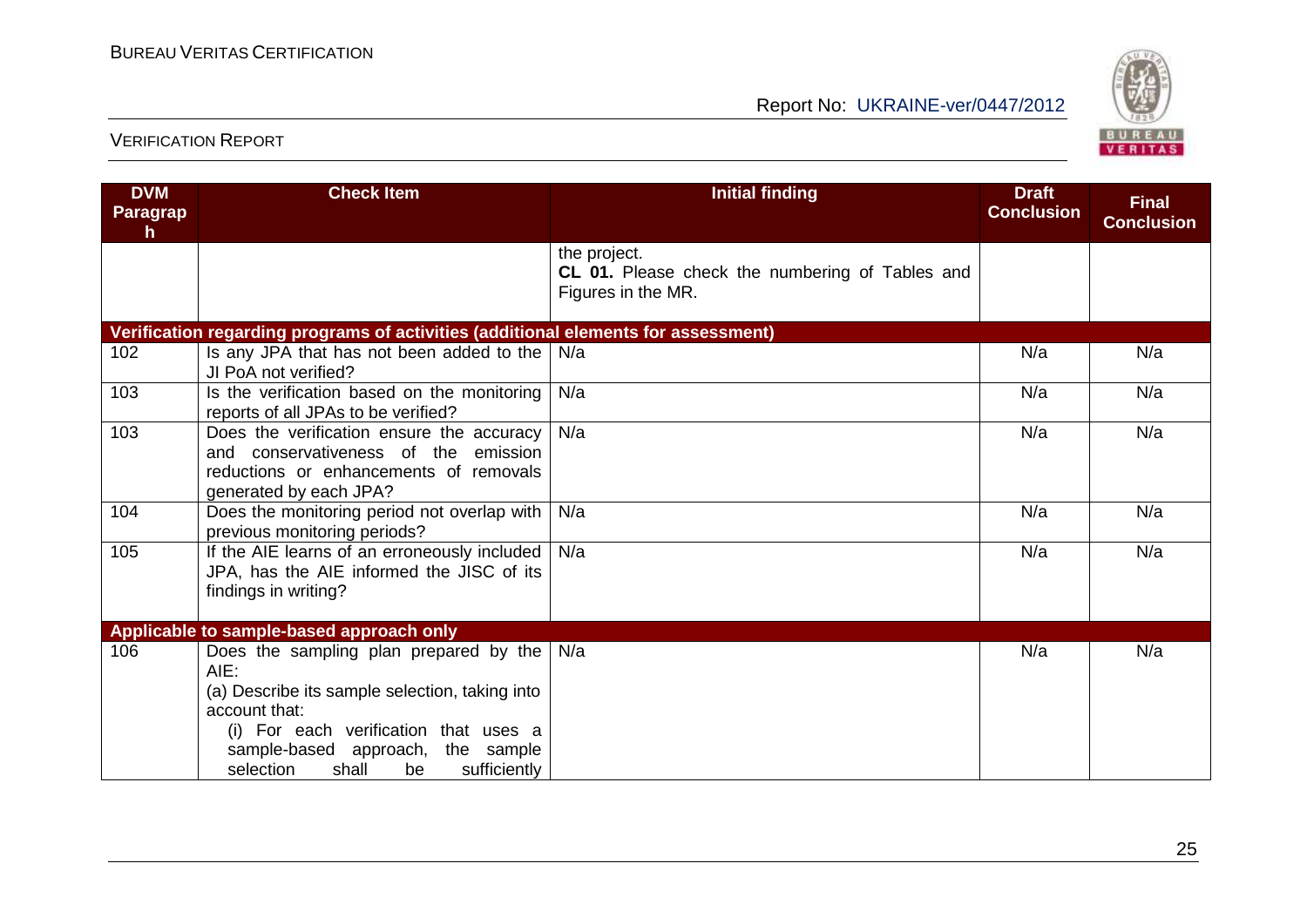

| <b>DVM</b><br><b>Paragrap</b><br>h | <b>Check Item</b>                                                                                                                                                                                                                                                                                                                                                                                                                                                                                                                                                                                                                                                                          | <b>Initial finding</b> | <b>Draft</b><br><b>Conclusion</b> | <b>Final</b><br><b>Conclusion</b> |
|------------------------------------|--------------------------------------------------------------------------------------------------------------------------------------------------------------------------------------------------------------------------------------------------------------------------------------------------------------------------------------------------------------------------------------------------------------------------------------------------------------------------------------------------------------------------------------------------------------------------------------------------------------------------------------------------------------------------------------------|------------------------|-----------------------------------|-----------------------------------|
|                                    | representative of the JPAs in the JI<br>Project. Such extrapolation to all JPAs<br>identified for that<br>verification<br>is is<br>reasonable, taking<br>into<br>account<br>differences among the characteristics of<br>JPAs, such as:<br>- The types of JPAs;<br>- The complexity of the applicable<br>technologies and/or measures used;<br>- The geographical location of each JPA;<br>- The amounts of expected emission<br>reductions of the JPAs being verified;<br>- The number of JPAs for which<br>emission reductions are being verified;<br>- The length of monitoring periods of the<br>JPAs being verified; and<br>- The samples selected for prior<br>verifications, if any? |                        |                                   |                                   |
| 107                                | Is the sampling plan ready for publication<br>through the secretariat along with the<br>verification<br>report<br>and<br>supporting<br>documentation?                                                                                                                                                                                                                                                                                                                                                                                                                                                                                                                                      | N/a                    | N/a                               | N/a                               |
| 108                                | Has the AIE made site inspections of at<br>least the square root of the number of total<br>JPAs, rounded to the upper whole number?                                                                                                                                                                                                                                                                                                                                                                                                                                                                                                                                                        | N/a                    | N/a                               | N/a                               |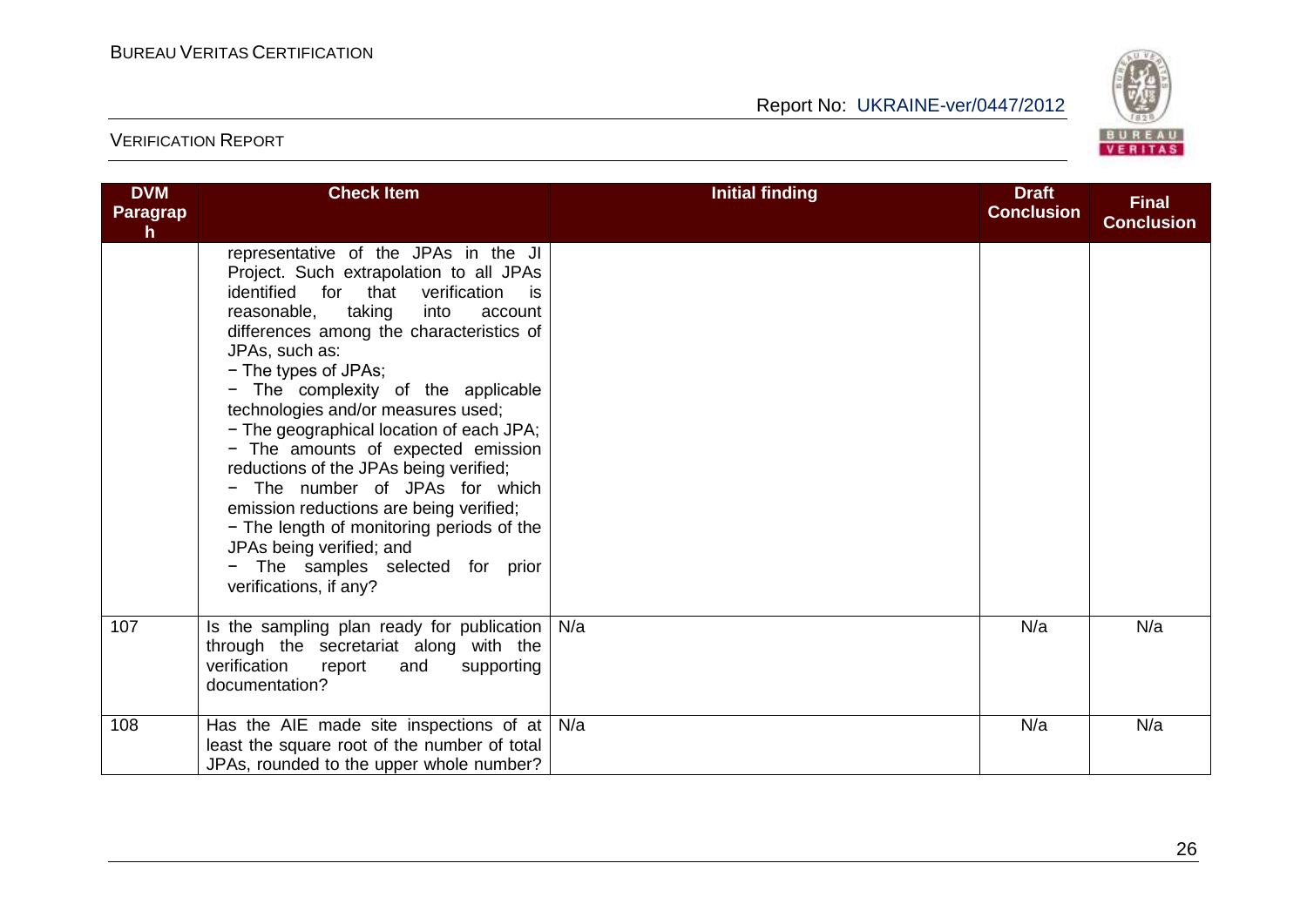

| <b>DVM</b><br>Paragrap<br>$\mathsf{h}$ | <b>Check Item</b>                                                                                                                                                                                                                        | <b>Initial finding</b> | <b>Draft</b><br><b>Conclusion</b> | <b>Final</b><br><b>Conclusion</b> |
|----------------------------------------|------------------------------------------------------------------------------------------------------------------------------------------------------------------------------------------------------------------------------------------|------------------------|-----------------------------------|-----------------------------------|
|                                        | If the AIE makes no site inspections or<br>fewer site inspections than the square root<br>of the number of total JPAs, rounded to the<br>upper whole number, then does the AIE<br>provide a reasonable explanation and<br>justification? |                        |                                   |                                   |
| 109                                    | plan available<br>sampling<br>for<br>Is the<br>submission to the secretariat for the JISC.s<br>ex ante assessment? (Optional)                                                                                                            | N/a                    | N/a                               | N/a                               |
| 110                                    | If the AIE learns of a fraudulently included $\vert$ N/a<br>JPA, a fraudulently monitored JPA or an<br>inflated number of emission reductions<br>claimed in a JI PoA, has the AIE informed<br>the JISC of the fraud in writing?          |                        | N/a                               | N/a                               |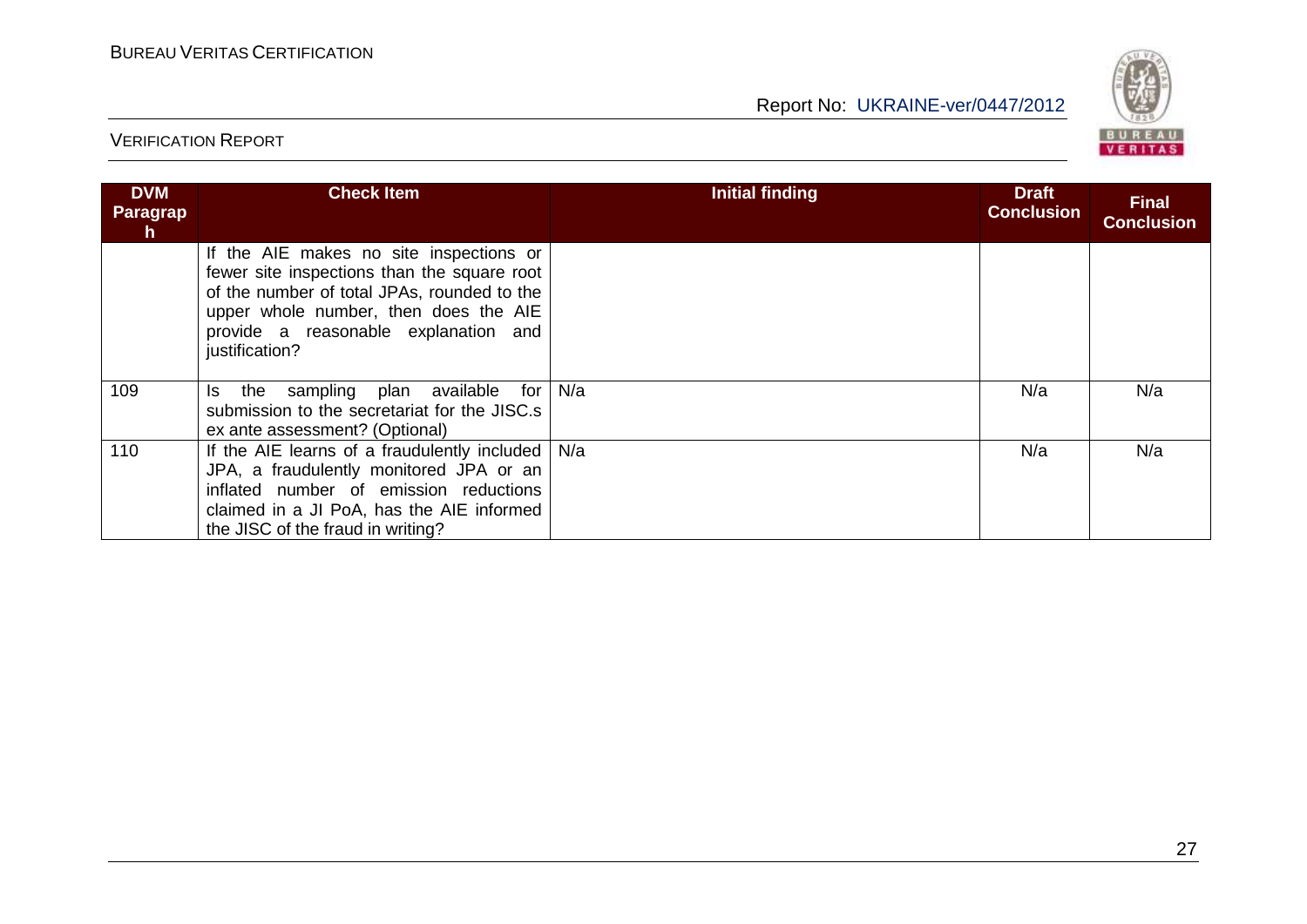

## VERIFICATION REPORT

#### **TABLE 2 RESOLUTION OF CLARIFICATION AND CORRECTIVE ACTION REQUESTS**

| Draft report clarifications and corrective<br>action requests by validation team                                                                                                                                                                                            | Ref. to<br>checklist<br>question<br>in table 1 | <b>Summary</b><br>participant  <br><b>of</b><br>project<br>response                                                                                                                                     | <b>Verification team conclusion</b>                              |
|-----------------------------------------------------------------------------------------------------------------------------------------------------------------------------------------------------------------------------------------------------------------------------|------------------------------------------------|---------------------------------------------------------------------------------------------------------------------------------------------------------------------------------------------------------|------------------------------------------------------------------|
| CAR 01. Please provide the number of the<br>Letter of Approval issued by the Ukrainian side<br>in accordance with the document format.                                                                                                                                      | 90                                             | The project is approved by the National<br>Agency of Environmental Investment of<br>Ukraine (Letter of Approval No.1121/23/7<br>dated 28/07/2010). Necessary corrections<br>were made in MR version 02. | The issue<br>is closed based on<br>making the necessary changes. |
| <b>CAR 02.</b> A specific approach based on the<br>methodology AM0023 version 3.0 approved by<br>the Clean Development Mechanism Executive<br>Committee was used in the project when<br>determining the baseline. Please provide<br>reference to the methodology in the MR. | 94                                             | Required<br>provided<br>references were<br>throughout the text of the MR version 02.                                                                                                                    | The references were checked, the<br>issue is closed.             |
| <b>CAR 03.</b> Please specify the baseline, project<br>emissions and emission reductions in tonnes of<br>$CO2$ equivalent.                                                                                                                                                  | 95(b)                                          | Necessary corrections were made in the<br>MR version 02.                                                                                                                                                | The issue is closed based on<br>making the necessary changes.    |
| <b>CAR 04.</b> Table 2 of Section B.2.2 provides<br>incorrect data units for F <sub>CH4.i</sub> parameter. Please<br>make appropriate corrections.                                                                                                                          | 95(b)                                          | Data units for this<br>parameter<br>were<br>corrected. Necessary corrections<br>were<br>made in MR version 02.                                                                                          | The issue is closed based on<br>making the necessary changes.    |
| <b>CAR 05.</b> Please provide the description of data<br>quality control procedure.                                                                                                                                                                                         | 101 $(a)$                                      | Description<br>quality<br>data<br>control  <br>of<br>provided<br>the MR<br>procedure<br>was<br>in.<br>version 02.                                                                                       | The issue is closed based on<br>making the necessary changes.    |